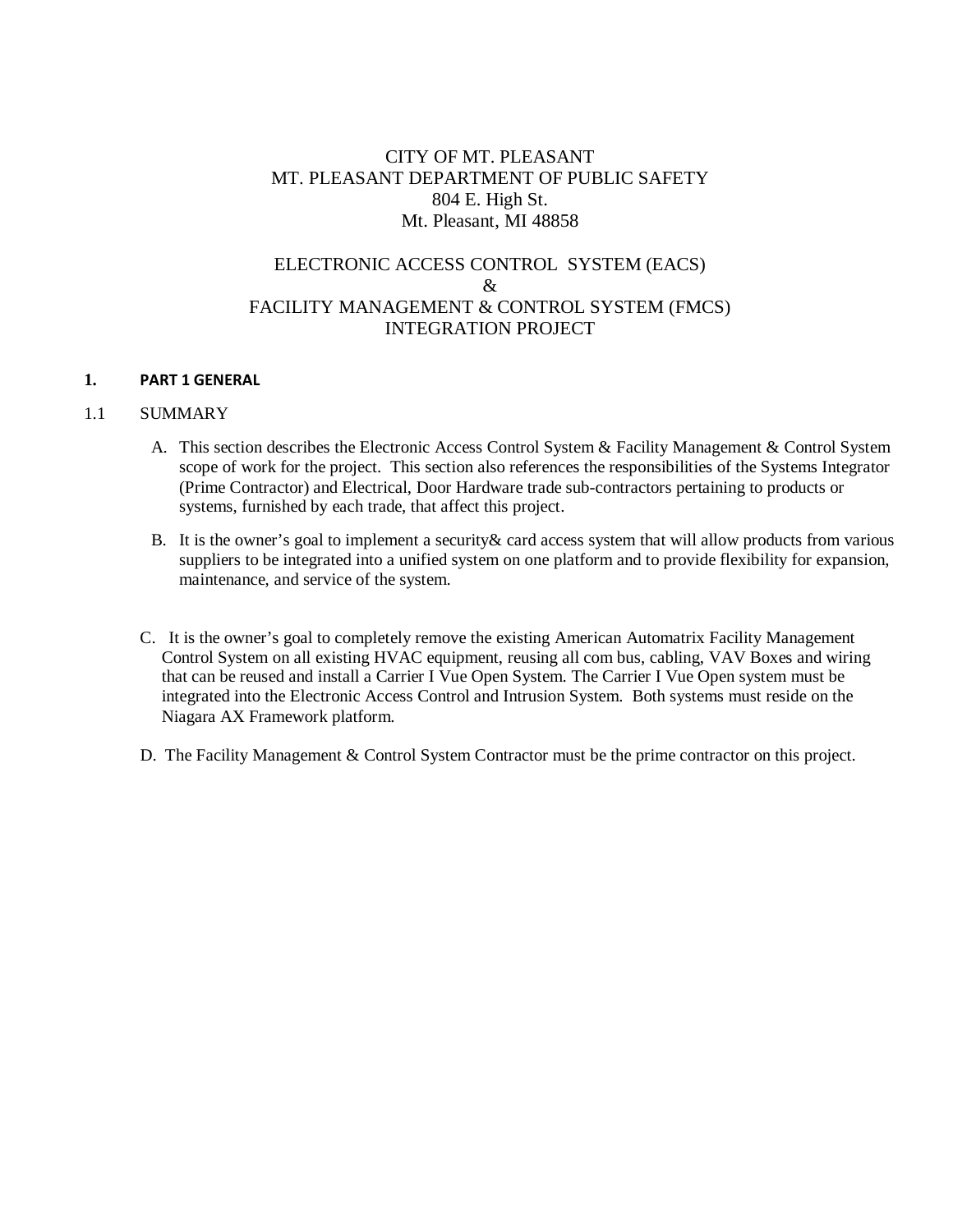# 1.2 SYSTEM DESCRIPTION

- A. The Electronic Access Control and Intrusion System (EACS) as provided shall be based on the Niagara<sup>AX</sup> Framework (or "Niagara"), a Java-based framework developed by Tridium, Inc. The Niagara<sup>AX</sup> Framework provides an open automation infrastructure that integrates diverse systems and devices (regardless of manufacturer, communication standard or software) into a unified platform that can be easily managed in real time over the Internet using a standard Web browser.
- B. The EACS shall be a Honeywell WEBAX Security & Access System to provide a completely web-based access control and alarm monitoring system that shall be accessed through a standard Web browser. The EACS shall consist of a Network Security Controller, Door Control Modules, Cameras, DVR Video Drivers, Digital Video Recorders, Supervised Alarm Input / Output Modules, access and intrusion system peripheral devices and a standard web browser.

Please contact Mike Rosu at Cochrane Supply for a predetermined parts list for this project. Any other EACS systems will not be accepted. Variation from this list will not be accepted. 1-800-482-4894.

- 1. A Network Security Controller (NSC) within each facility shall regulate access, maintain historical records and alarm security personnel. The NSC shall connect to the owner's local or wide area network, as described elsewhere in this document. Secure access to the system, either locally in each building, or remotely from a central site or sites, shall be accomplished through standard Web browsers, via the Internet and/or local area network. Each NSC shall communicate to door controllers and other monitoring alarm input/output devices.
- 2. A Door Control Module (DCM) shall provide a physical interface for EACS door peripherals such as card readers, door position switches, request to exit devices and output to control the door locking mechanism. The DCM shall communicate directly to the NSC through a RS485 protocol.
- 3. A Supervised Alarm Input / Output Module (IOM) shall provide a physical interface for EACS alarm inputs such as motion detectors, glass break sensors, etc. and monitor outputs to control lighting panels, horns, etc. The IOM shall communicate directly to the NSC through a RS485 protocol.
- 4. The existing Edwards fire alarm panel must be tied into the Honeywell Webs Platform to monitor status.
- C. The Facility Management & Control System (FMCS) shall be a Carrier I Vue Open Control System.
- 1. The Carrier I Vue Open system shall be installed (replacing existing American Automatrix) on all existing HVAC Equipment & VAV's with reheat. The Carrier System shall connect to the owner's local or wide area network. Secure access to the system, either locally in each building, or remotely from a central site or sites, shall be accomplished through standard Web browsers, via the Internet and/ or local area network. Each controller shall communicate to the Niagara AX platform for a seamless integration of the FMCS to the EACS platform. Please contact Scott House @ Carrier Great Lakes: 810-577-2944 for a predetermined parts list for this project. Any other FMCS will not be accepted. Variation from this list will not be accepted. A complete list of equipment is provided below:
- 6 AHU's w/HWV & 6- DX condensing units
- 32 VAV's with reheat
- 2 Boilers w/controls
- 4 HW pumps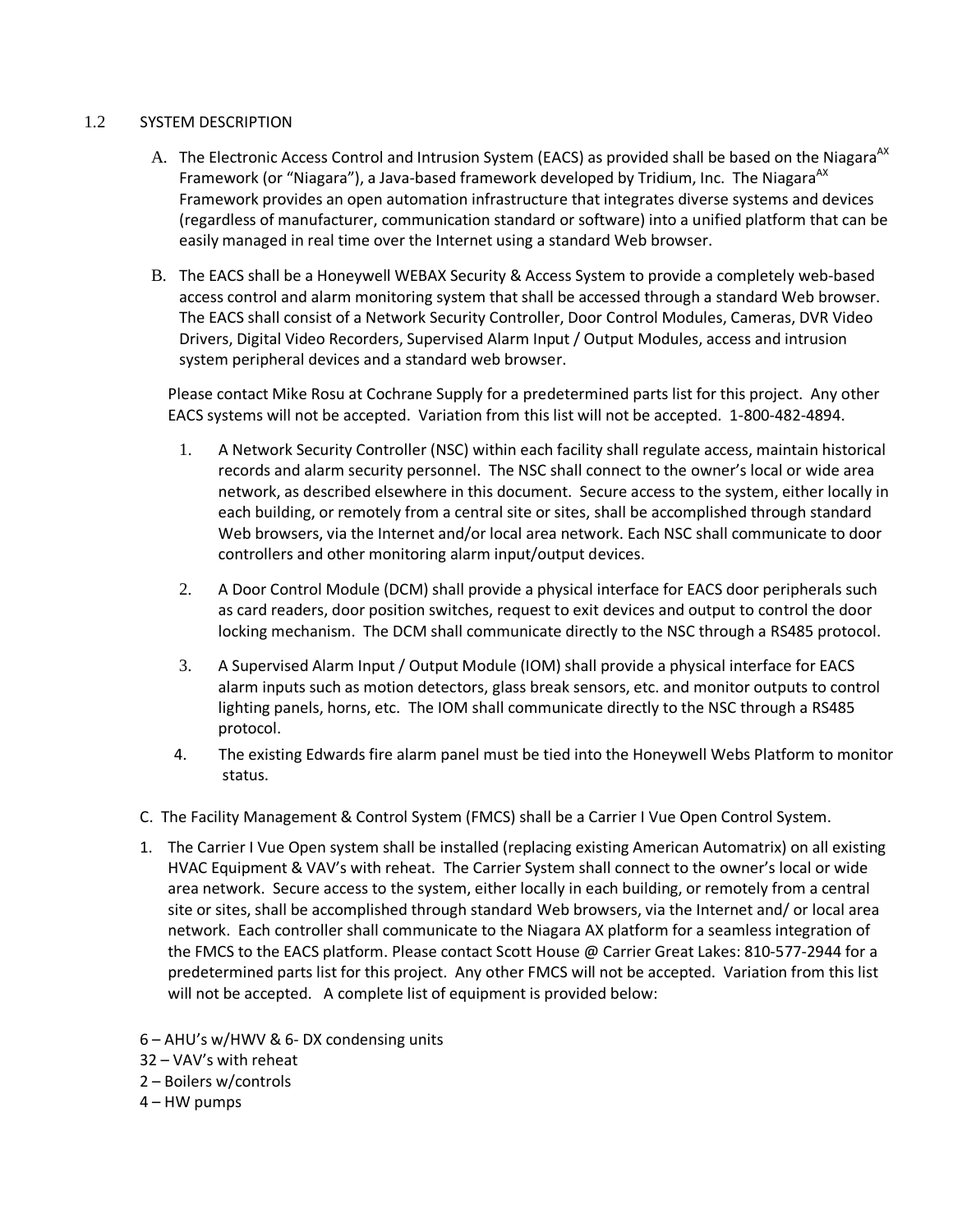1 – Finn Tube HTG valve 14 - Exhaust fans 1- Generator All associated t-stats per drawings per zone to be replaced

# 1.3 SUBMITTAL

A. Two copies of shop drawings of the entire EACS shall be submitted and shall consist of a complete list of equipment and materials, including manufacturers catalog data sheets and installation instructions. Shop drawings shall also contain complete wiring and schematic diagrams, software descriptions, calculations, and any other details required to demonstrate that the system has been coordinated and will properly function as an integrated system. Terminal identification for all control wiring shall be shown on the shop drawings.

The prime contractor must provide a summary of how they are going to complete the system integration between the FMCS and the EACS to reside on the Honeywell Webs AX Niagara Platform.

- B. Submittal shall also include a trunk cable schematic diagram depicting operator workstations, Network Security Controller locations, Door Control Modules, Alarm Input / Output Modules, Card Readers and a description of the communication type, media and protocol.
- C. Submittal shall also include a complete point list of all input and output points connected to the EACS & FMCS. EACS & FMCS contractor shall provide necessary point lists, protocol documentation, and factory support information for systems provided in this division. FMCS points list must be per piece of equipment also showing network diagrams and system architecture. FMCS must also show all points that will be available for the integration into the EACS.
- D. Submittal shall also include a copy of each of the graphics developed for the EACS & FMCS Graphic User Interface including a flowchart (site map) indicating how the graphics are to be linked to one another for system navigation. The graphics are intended to be 80% - 90% complete at this stage with the only remaining changes to be based on review comments from the A/E design team and/or Owner.
- E. Upon completion of the work, provide a complete set of 'as-built' drawings and application software on compact disk. Drawings shall be provided as AutoCAD™ or Visio™ compatible files. Two copies of the 'as-built' drawings shall be provided in addition to the documents on compact disk. All contractors (prime and subs) shall provide as-builts for their portions of work. All as built drawings shall also be installed into the server in a dedicated directory.

### 1.4 DEFINITIONS

A. Acronyms used in this specification are as follows:

| <b>EACS</b> | <b>Electronic Access Control System</b>       |
|-------------|-----------------------------------------------|
| <b>DCM</b>  | Door Control Module                           |
| <b>FMCS</b> | Facility Management and Control System        |
| <b>IOM</b>  | Input/Output Module                           |
| LAN         | Local Area Network                            |
| <b>NSC</b>  | <b>Network Security Controller</b>            |
| <b>PICS</b> | Product Interoperability Compliance Statement |
| <b>WAN</b>  | Wide Area Network                             |
|             |                                               |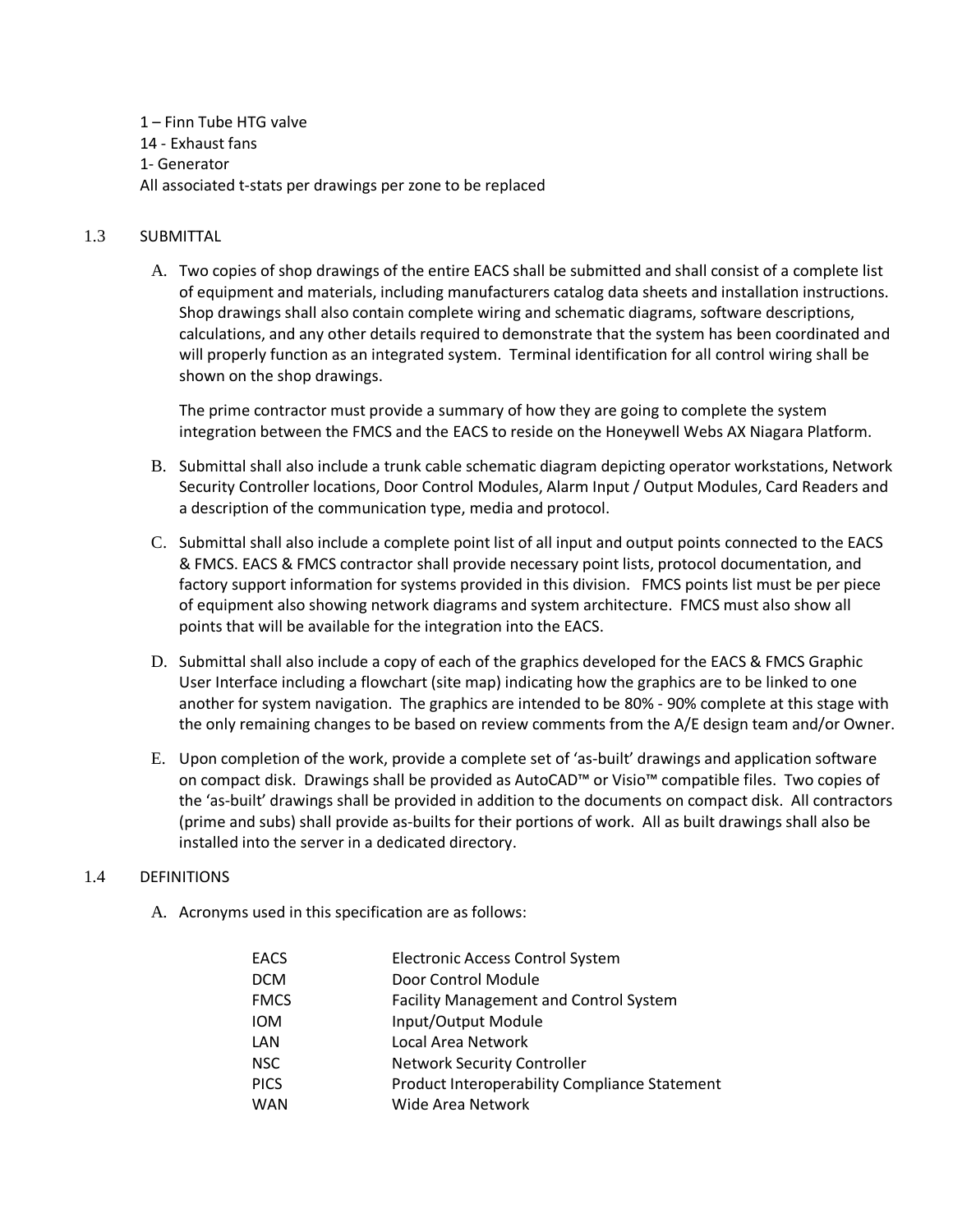### 1.5 DIVISION OF WORK

- A. The EACS contractor shall be responsible for Network Security Controller, Alarm and Display Workstations (when provided), Door Control Modules, Card Readers, Remote Input/Output Devices, controller programming, controller programming software, power wiring and Controller, Module, Reader and I/O wiring.
- B. The FMCS contactor shall be responsible for the integrating data and alarms into an EACS via the local or wide area network on the Niagara AX Framework.

#### 1.6 RELATED WORK:

- A. Openings- Must be fire stopped per City of Mt. Pleasant Fire Code
- B. Mechanical:
	- 1. Provide HVAC control devices and systems
	- 2. Provide fans, dampers and other control devices
- C. Electrical:
	- 1. Provide disconnect switches (unless otherwise noted)
	- 2. Power wiring and conduit (unless otherwise noted)
	- 3. Integration of the generator on the Niagara AX Framework
- D. Facility Management and Control:
	- 1. Provide Network Area Controllers (NAC) per Carrier I Vue Open Protocol
	- 2. Provide Carrier I Vue Open Server hardware and software
	- 3. Software programming between FMCS & EACS.
- E. Door Hardware:
	- 1. Door Hardware must be included in this project
	- 2. Magnetic strike systems are not approved
	- 3. Electronic strike systems are approved

#### 1.7 AGENCY AND CODE APPROVALS

- A. All products of the EACS shall be provided with the following agency approvals. Verification that the approvals exist for all submitted products shall be provided with the submittal package. Systems or products not currently offering the following approvals are not acceptable.
	- 1. FCC, Part 15, Subpart J, Class A Computing Devices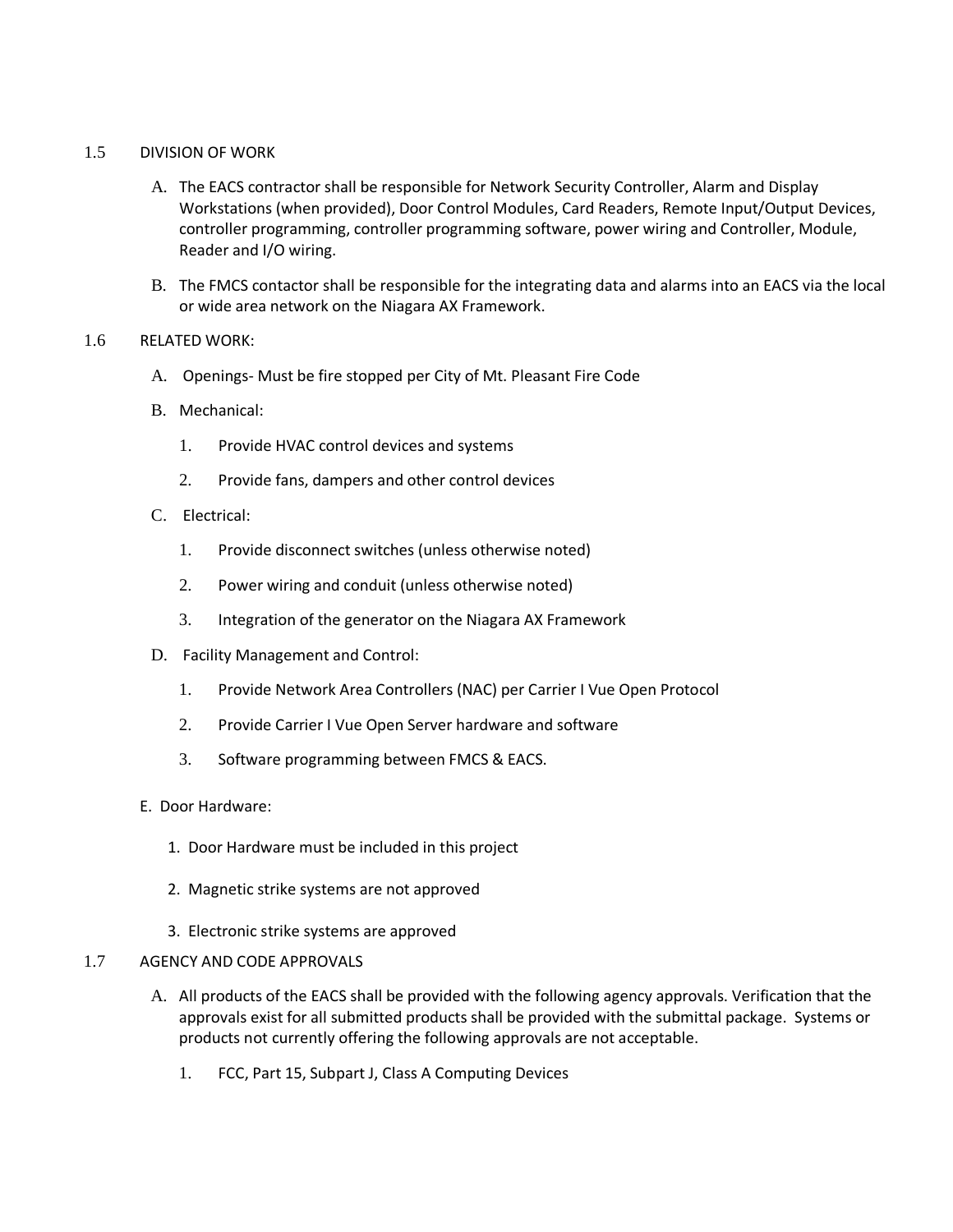#### 1.8 SOFTWARE LICENSE AGREEMENT

A. It is the owners express goal to implement an FMCS that will allow access and occupancy data to integrated into a EACS Niagara AX Framework in order to provide improved energy management and security. The Owner shall be the named license holder of all software associated with any and all incremental work on the project(s). In addition, the Owner shall receive use of all job specific configuration documentation, data files, and application-level software and programming tools developed for the project. This shall include all custom, job specific software code and documentation for all configuration and programming that is generated for a given project and/or configured for use with the NSC and any related LAN / WAN / Intranet and Internet connected routers and devices. Any and all required IDs and passwords for access to any component or software program shall be provided to the owner.

### 1.9 DELIVERY, STORAGE AND HANDLING

A. Provide factory-shipping cartons for each piece of equipment and control device. Maintain cartons through shipping, storage, and handling as required to prevent equipment damage. Store equipment and materials inside and protected from weather.

### 1.10 JOB CONDITIONS

A. Cooperation with Other Trades: Coordinate the Work of this section with that of other sections to ensure that the Work will be carried out in an orderly fashion. It shall be this Contractor's responsibility to check the Contract Documents for possible conflicts between his Work and that of other crafts.

### **2. PART 2 PRODUCTS**

# 2.1 GENERAL

A. The Electronic Access Control and Intrusion System shall be comprised of all the components referenced within Cochrane Supply's Component List.

 B. The Facility Management Control System shall be comprised of all the necessary items to achieve a fully functional Carrier I Vue Open Control System when complete integrated into the EACS Platform

#### 2.2 OPEN, INTEROPERABLE, INTEGRATED ARCHITECTURES

- A. The intent of this specification is to provide a fully integrated system operating on the Niagara Framework via Ethernet using one of the following protocols: BACnet IP..
- B. The supplied NSC shall employ component-oriented technology (COT) for representation of all data and control devices within the system. In addition, adherence to industry standards is required to assure interoperability between all system components. For each BACnet ANSI / ASHRAE™ Standard 135-2004, system, the system supplier must provide a PICS document showing the installed systems compliance level. Physical connection of BACnet devices shall be via Ethernet using BACnet/IP. BACNet MSTP shall not be acceptable as a means to integrate the EACS with a FMCS.
- C. The EACS shall not require a dedicated PC to host the security application or system database. The supplied system must incorporate the ability to access all data using standard Web browsers for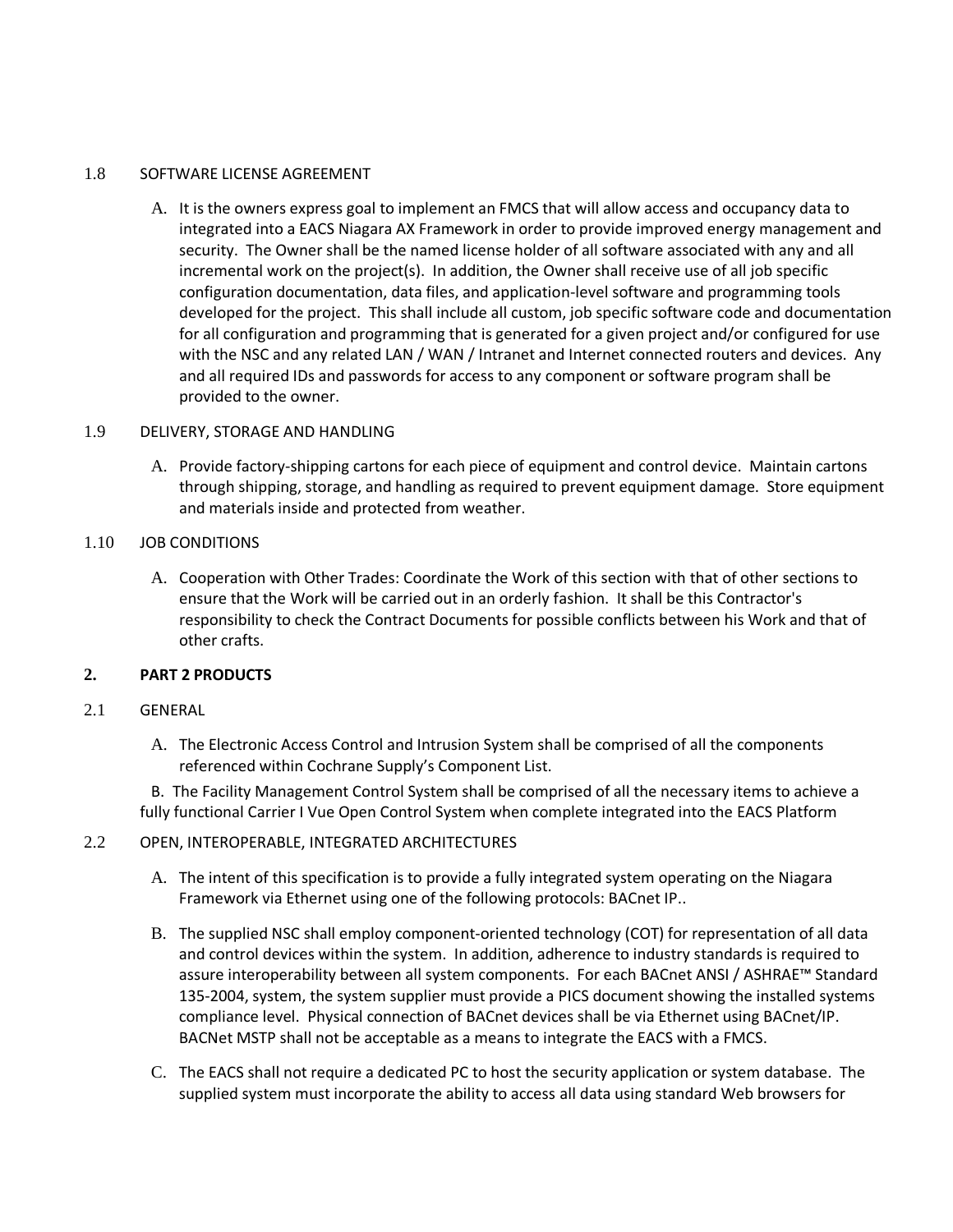operator interface and configuration. An embedded database shall be provided at the NSC and connectivity is required for all system database parameter storage.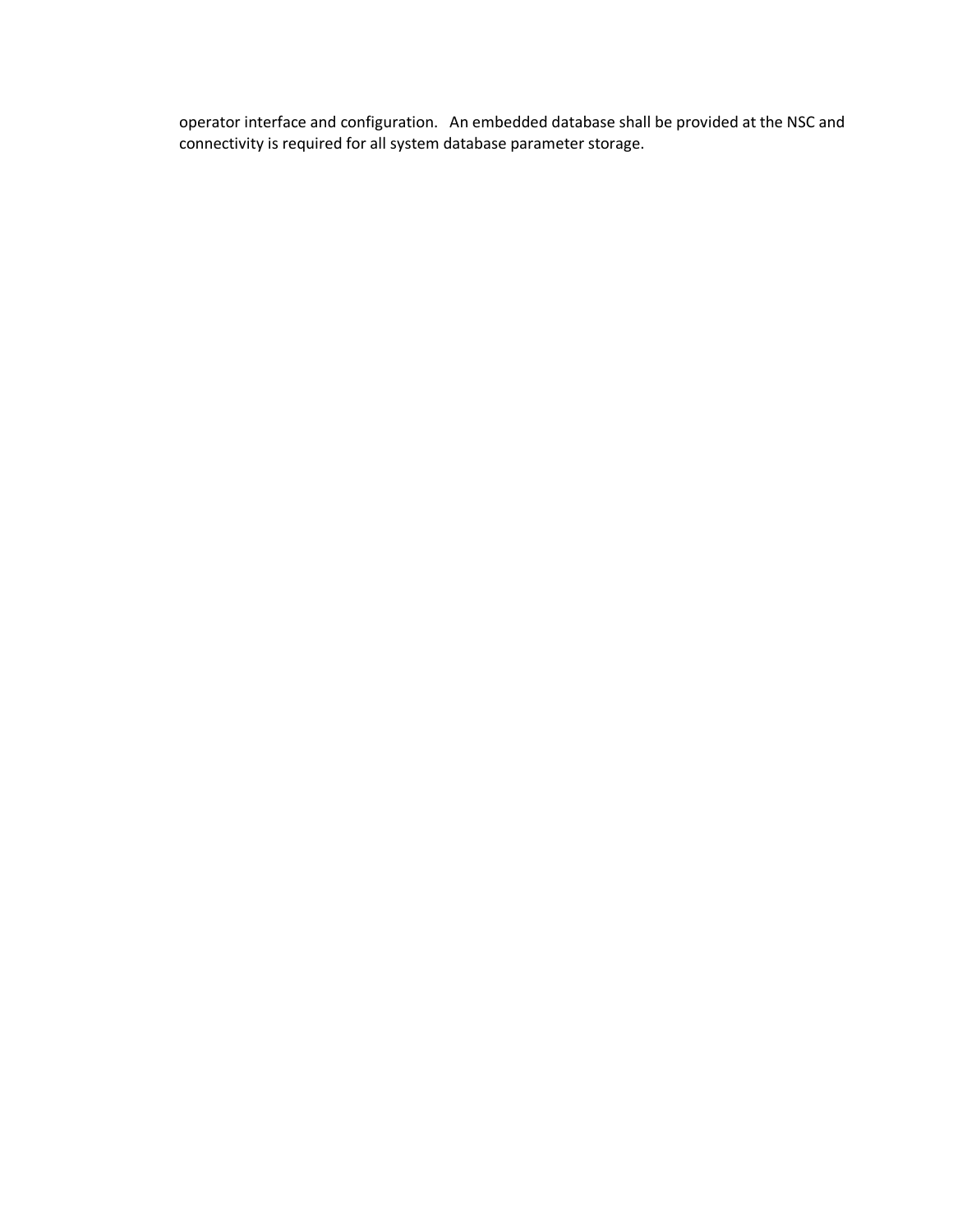#### 2.3 NETWORK CONTROLLERS

- A. The NSC shall be specified by Cochrane Supply.
- B. The EACS contractor shall supply Network Security Controllers (NSC) as part of this contract.
- C. The Network Security Controller shall provide the interface between the LAN or WAN and the door control modules (DCM) and remote input/output devices, and provide global supervisory access control functions over the all devices connected to the NSC. The NSC shall provide multiple user access to the system. The NSC shall support standard Web browser access via the Intranet/Internet.
- D. The EACS & FMCS controllers shall be capable of executing common application control programs to provide:
	- 1. Calendar functions
	- 2. Scheduling
	- 3. Event and Credential database Reporting
	- 4. Alarm monitoring and routing
	- 5. Time synchronization
	- 6. Integration via BACnet, Niagara<sup>AX</sup> Fox, oBIX or SNMP protocols
- E. The Network Security Controller shall be mounted in a key locked, tamper switch protected metal enclosure with the following requirements per the location specified by the customer:
	- 1. The cabinet shall be suitable for wall mounting and contain a removable door for ease of installation.
	- 2. The cabinet shall be suitably sized to allow installation of the controller and additional expansion modules if required.
	- 3. A single tamper switch shall be incorporated into the door.
	- 4. The enclosure shall include 4 mounting holes and sufficient knockouts on the top, bottom and sides.

# 2.4 DOOR CONTROL MODULE (DCM)

- A. The DCM shall be specified by Cochrane Supply..
- B. The DCM shall be mounted in a key locked, tamper switch protected metal enclosure with the following requirements per the location specified by owner:
	- 1. The cabinet shall be suitable for wall mounting and contain a removable door for ease of installation.
	- 2. The cabinet shall be suitably sized to allow installation of the controller and additional expansion modules if required.
	- 3. A single tamper switch shall be incorporated into the door.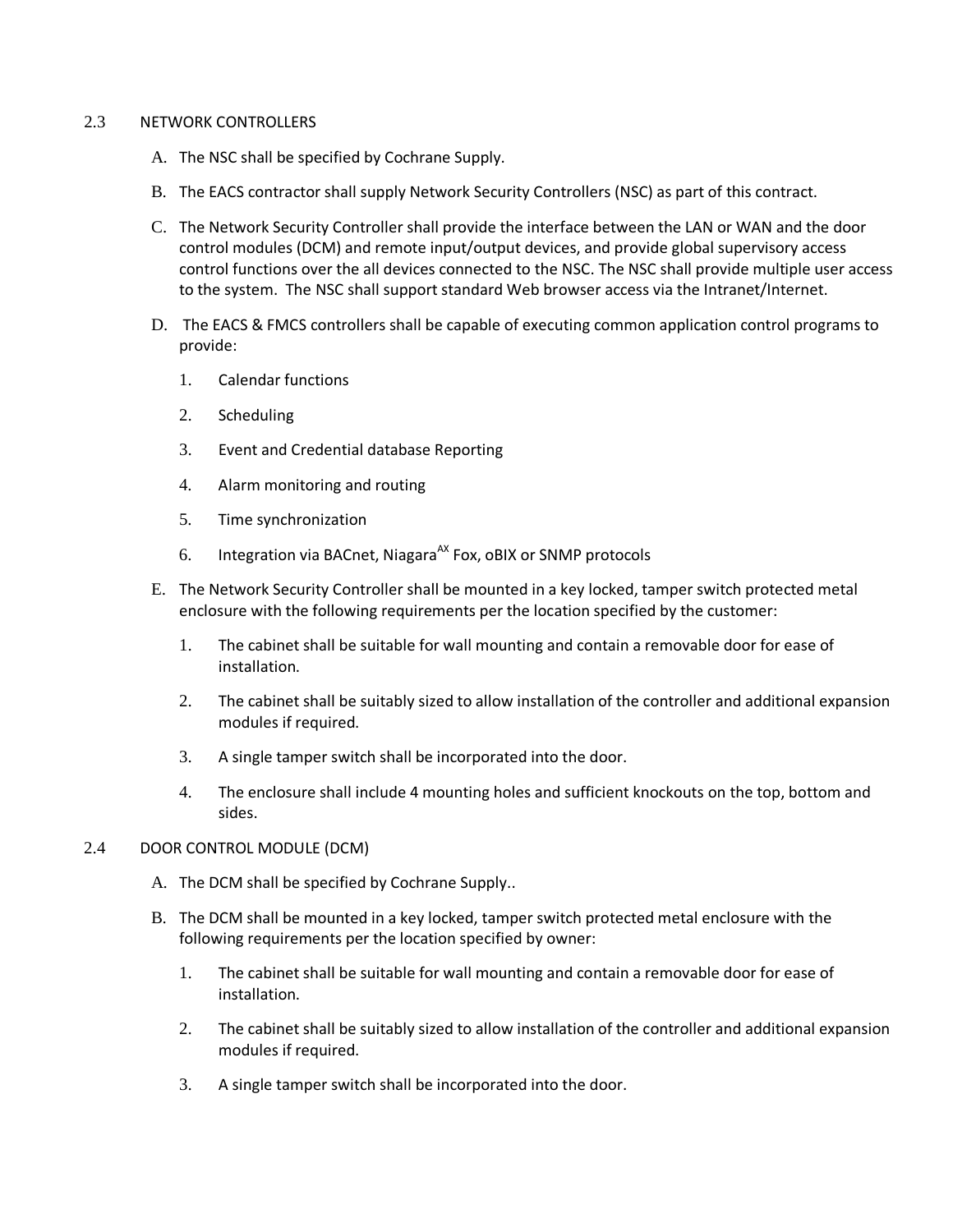- 4. The enclosure shall include 4 mounting holes and sufficient knockouts on the top, bottom and sides.
- 5. The DCM shall be capable of controlling the Card Reader to provide different audible beeps for indication of either "Access granted" or "Access denied". Te Card Reader red LED shall flash red for access denied. The Card Reader green LED shall flash green for access granted and shall show solid green when there is free access.

# 2.5 SUPERVISED ALARM INPUT/OUTPUT MODULE (IOM)

A. The IOM shall be specified by Cochrane Supply.

# 2.6 CARD READER

A. Card Reader shall be specified by Cochrane Supply.

# 2.7 WEB BROWSER CLIENTS (EACS & FMCS):

- A. The system shall be capable of supporting up to twenty five (25) simultaneous clients using a standard Web browser such as Internet Explorer™, Mozilla Firefox™, or equivalent.
- B. The Web browser user interface shall support at a minimum, the following functions:
	- 1. User log-on identification and password shall be required. If an unauthorized user attempts access, a login failed message shall be displayed. Security using authentication and encryption techniques to prevent unauthorized access shall be implemented.
	- 2. Graphical screens shall be available, without requiring any graphics to be stored on the client machine. Systems that require graphics storage on each client PC are not acceptable. Graphics must represent real time data and show fully functioning equipment and real time movement.
	- 3. Real-time values displayed on a Web page shall update automatically without requiring a manual "refresh" of the Web page.
	- 4. Users to have administrator-defined access privileges. Depending on the access privileges assigned, the user shall be able to perform the following:
		- a. Modify, Input, Delete or Override common access control objects, such as doors, credentials, interlocks, schedules, and calendars, set points of control system.
		- b. View and acknowledge alarms.
		- c. Setup and execute queries on credential and event archive information.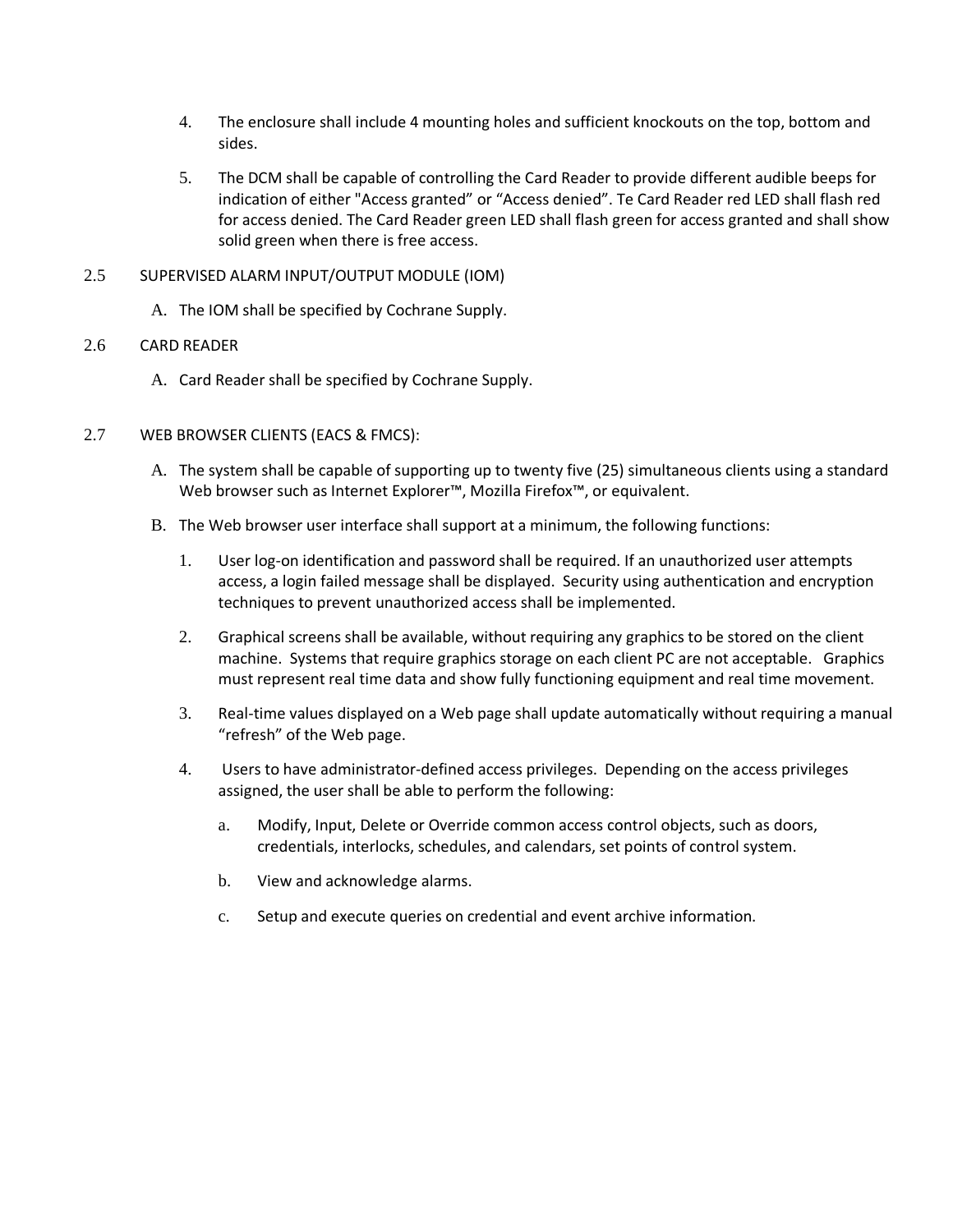- 5. The system shall provide the capability to specify a user's (as determined by the log-on user identification) home page. Provide the ability to limit a specific user to just their defined home page. From the home page, links to other views, or pages in the system shall be possible, if allowed by the system administrator.
- 6. Graphic screens on the Web Browser user interface shall support hypertext links to other locations on the Internet or on Intranet sites, by specifying the Uniform Resource Locator (URL) for the desired link.
- C. Local or Remote connections shall be via an Ethernet LAN/WAN.

# 2.8 SYSTEM CAPACITIES

- A. The system software shall support the following features and be configured for a minimum of the following:
	- 1. 2,500 Personnel Records
	- 2. 5,000 Buffered Transactions of System Events
	- 3. 16 Programmable Wiegand Card Formats
	- 4. 250 Access Levels
	- 5. 250 Weekly Schedules
	- 6. 32 Holidays
	- 7. 32 Special Holidays

### 2.9 ACCESS CONTROL

- A. Each door (9 total) shall be comprised of one (1) card reader pre Cochrane Supply, a door position status point, a request to exit device, and a door lock control output point designator.
- B. The system shall allow a reader to operate using the following functions:
	- 1. Readers shall read cards while the door is in the open position.
	- 2. The software shall allow the following door relock configurations:
		- a. Unlock the door for a user definable period of time. Valid range for access unlock time shall be from 0 seconds to 1 hour.
		- b. Relock the door on door open. If the door is never opened after a valid request, the system shall relock the door when the access unlock time expires.
		- c. Relock the door on door closed. If the door is never closed after a valid request, the system shall relock the door when the access unlock timer expires. The system shall report a door held open alarm, if the door remains open after the access unlock and alarm sense timer expires.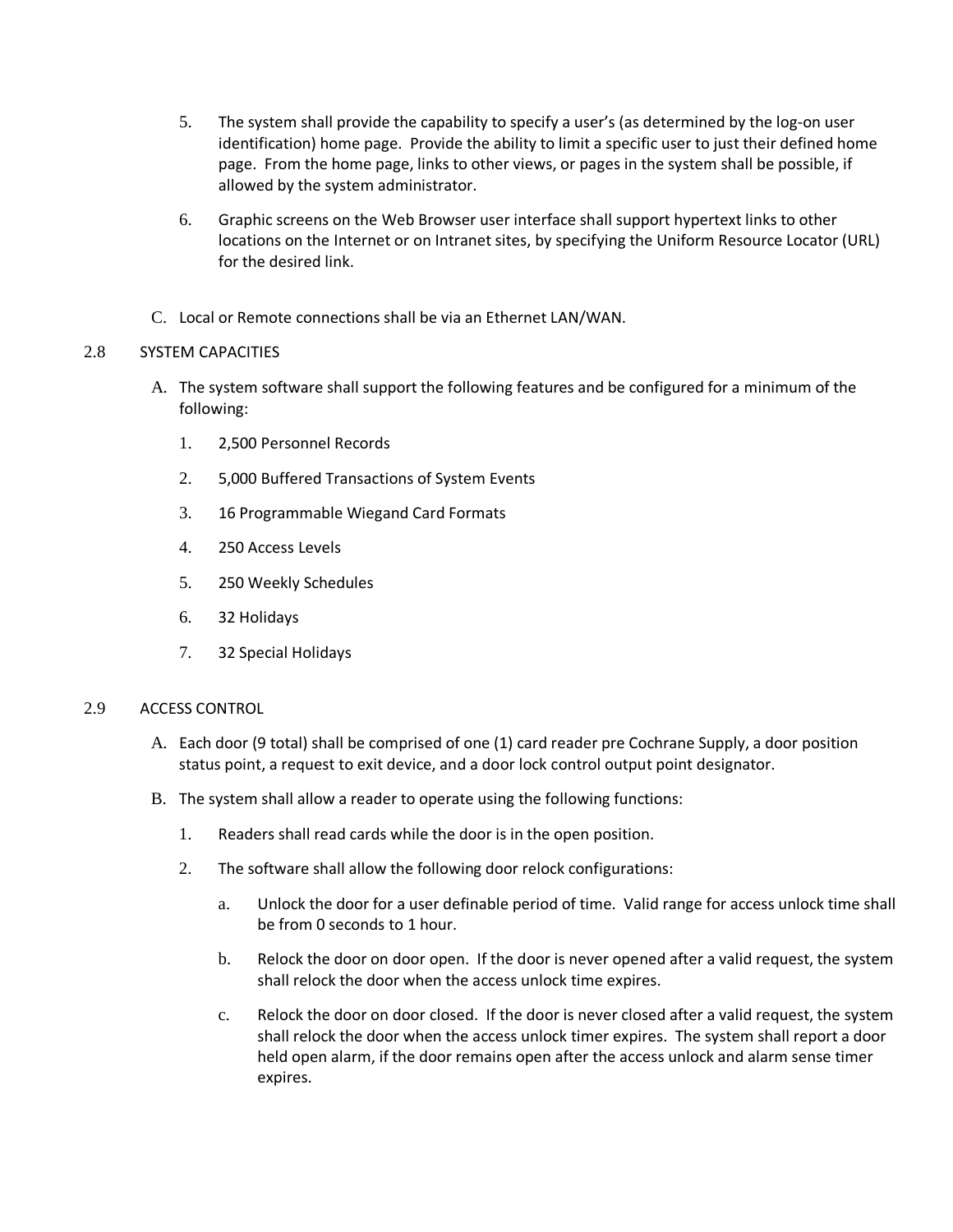- 3. There shall be separate timers for the operation of the door lock and the software shunting of the door switch monitor alarm point. The shunting of the door contact following the presentation of a valid access card or activation of the request to exit device shall be accomplished by software control. The use of a hardware shunt shall not be accepted. The system shall operate according to the following with the door shunt time:
	- a. Door Held Open If the door fails to close prior to the expiration of the shunt period, a "door held open" alarm shall occur at the NSC.
	- b. Door Forced Open If door position switch is armed and an intrusion occurs (door open without authorization), a "door forced open" alarm shall be annunciated.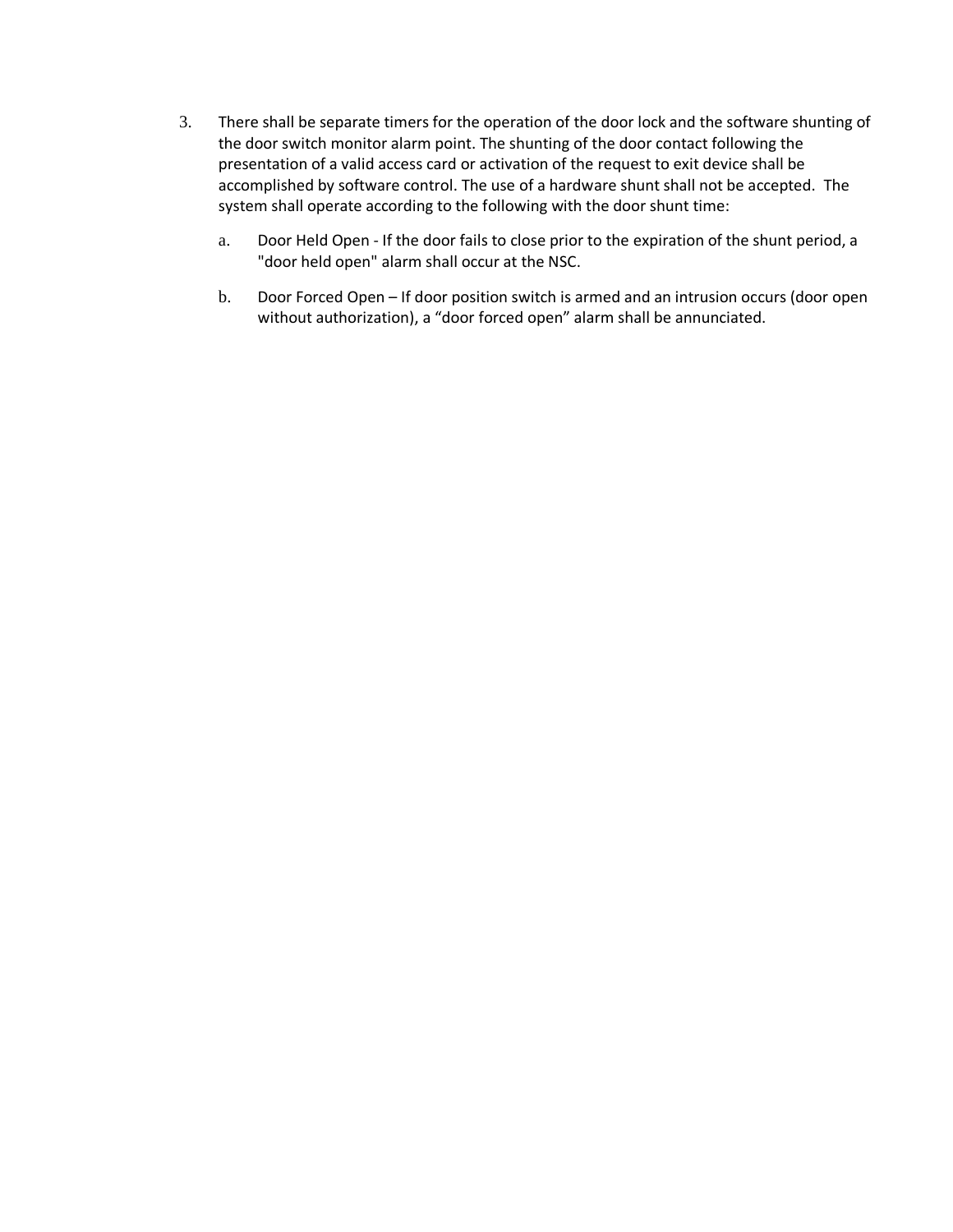- C. The system shall allow each door to be configured to cause a variety of alarms to occur based upon activity at that door. These shall include as a minimum:
	- 1. Door forced open
	- 2. Door held open
	- 3. Badge does note exist
	- 4. Badge is lost
	- 5. Badge is disabled
	- 6. No active schedule
	- 7. No access right
	- 8. Granted but not used
	- 9. Invalid PIN number
	- 10. Anti Passback violation
	- 11. Door position switch supervision
	- 12. Request to exit supervision
- D. The system shall provide the ability for the user to configure a global offset to the system badge holder's PIN number. The system shall allow a person at a keypad reader to signal the system operator that they are entering the area under duress using the PIN duress value. This duress alarm should not be evident at the card reader. The access controls normally executed by the system, person is authorized for that door, at that time and that day of the week, shall still be enforced for a duress access event.
- E. The system shall provide configuration options to control the card reader's Red LED, Green LED and Beeper functions during both a valid and invalid access request. The minimum configurations for these auxiliary reader outputs shall include:
	- 1. Use access unlock time
	- 2. Define custom time
	- 3. Pulse output on and off for a definable period of bursts
- F. Area Control Strategies
	- 1. Manual Control With the appropriate password level, a user shall be able to manually control all doors and control points via the browser based user interface. Control points are defined as any door strike or any other relay output point of a NSC, DCM or I/O module. All system outputs shall be overridden by initiating a mouse "right click" and selecting the command action from a list. All manual control commands shall be recorded into the Event log for viewing by any user given proper privileges to do so. Manual control for doors, or any relay output, shall allow the user to: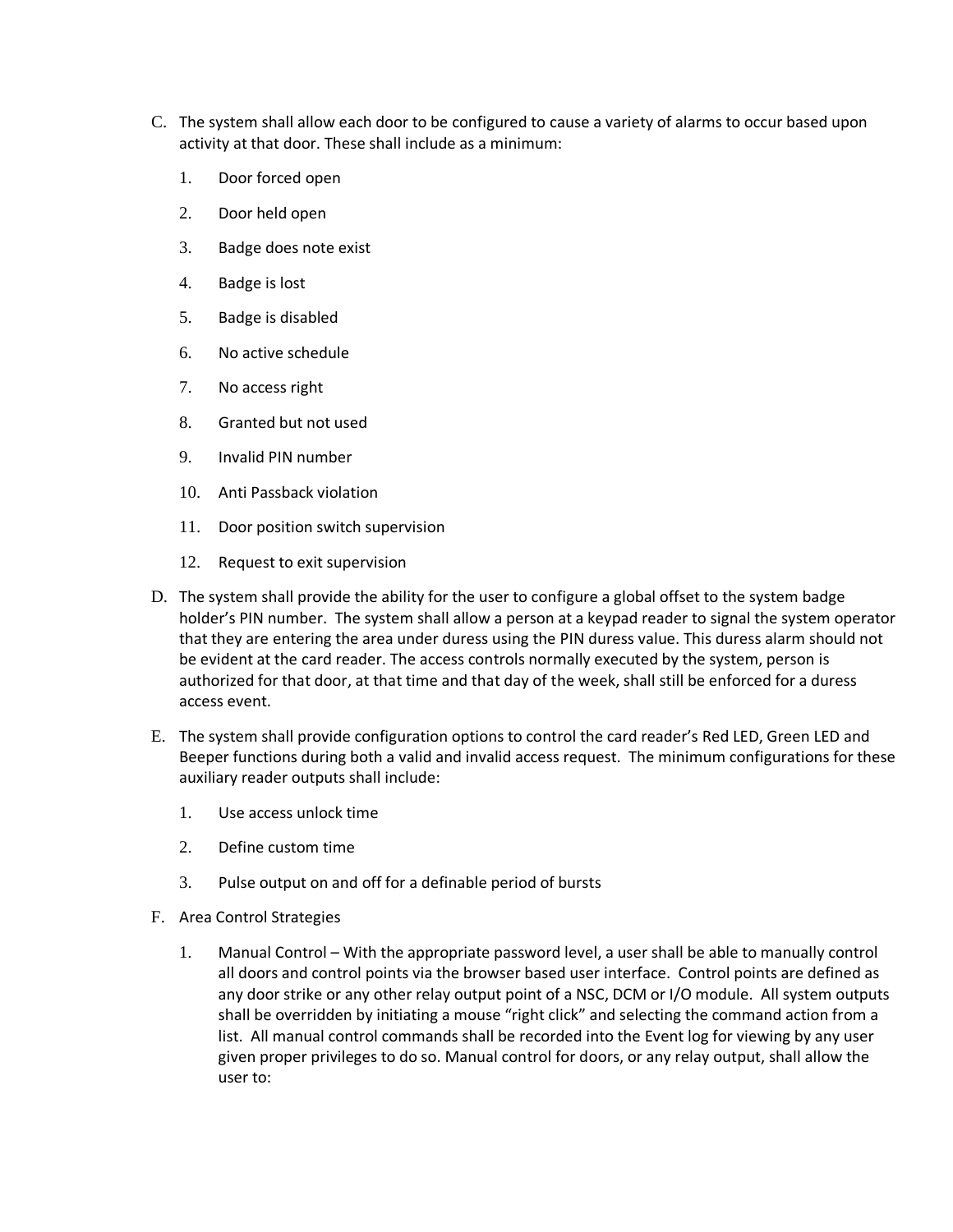- a. Unlock the door/output (leaving the door strike unlocked)
- b. Pulse the output open
- c. Return the door/output to a pre-defined automatic setting.
- 2. The Timed Anti-Passback feature shall enable a software timer that prevents a second access at the same reader for an adjustable period of time after a cardholder has already gained access. This helps prevent multiple swipes by an individual to allow access to others through turnstile doors.
- G. The system shall support time and attendance based functionality. The software shall provide the ability to designate a card reader to be used as a "clock in" or "clock out" reader. The resulting access traffic through the time and attendance reader shall be logged in a separate report. The system should allow the OWNER to manually insert records into the log to capture missed user transactions (ie, the user forgot to swipe their badge to either clock in or clock out).

### 2.10 CREDENTIAL MANAGEMENT

- A. It shall be the responsibility of the EACS Contractor to enroll all personnel and badge records. The EACS shall consist of equipment and devices placed at predetermined locations to ensure that only cardholders who are authorized to enter secured areas through certain doors or gates can do so.
- B. The NSC shall generate and store up to 2,500 personnel records, and monitor badge/credential use throughout the facility. The credentials database shall be populated by the user, based on data that is input and captured at the time of enrollment.
- C. The user shall be able to create personnel records either through the use of direct input into the personnel record or via an import feature. Each personnel record shall be tabular in design for easy navigation through the fields. The credential data screen shall allow for multiple credentials to be enrolled in an efficient manner. The user shall have the ability from the personnel record to easily:
	- 1. Add, delete, or modify personnel data and shall consist of a minimum of the following data fields:
		- a. Record ID Number (System Defined)
		- b. Last Name
		- c. First Name
		- d. Middle Name
		- e. Employee ID
		- f. Tenant Designation
		- g. Department Type
		- h. Person Type
		- i. Personal Identification Number (PIN)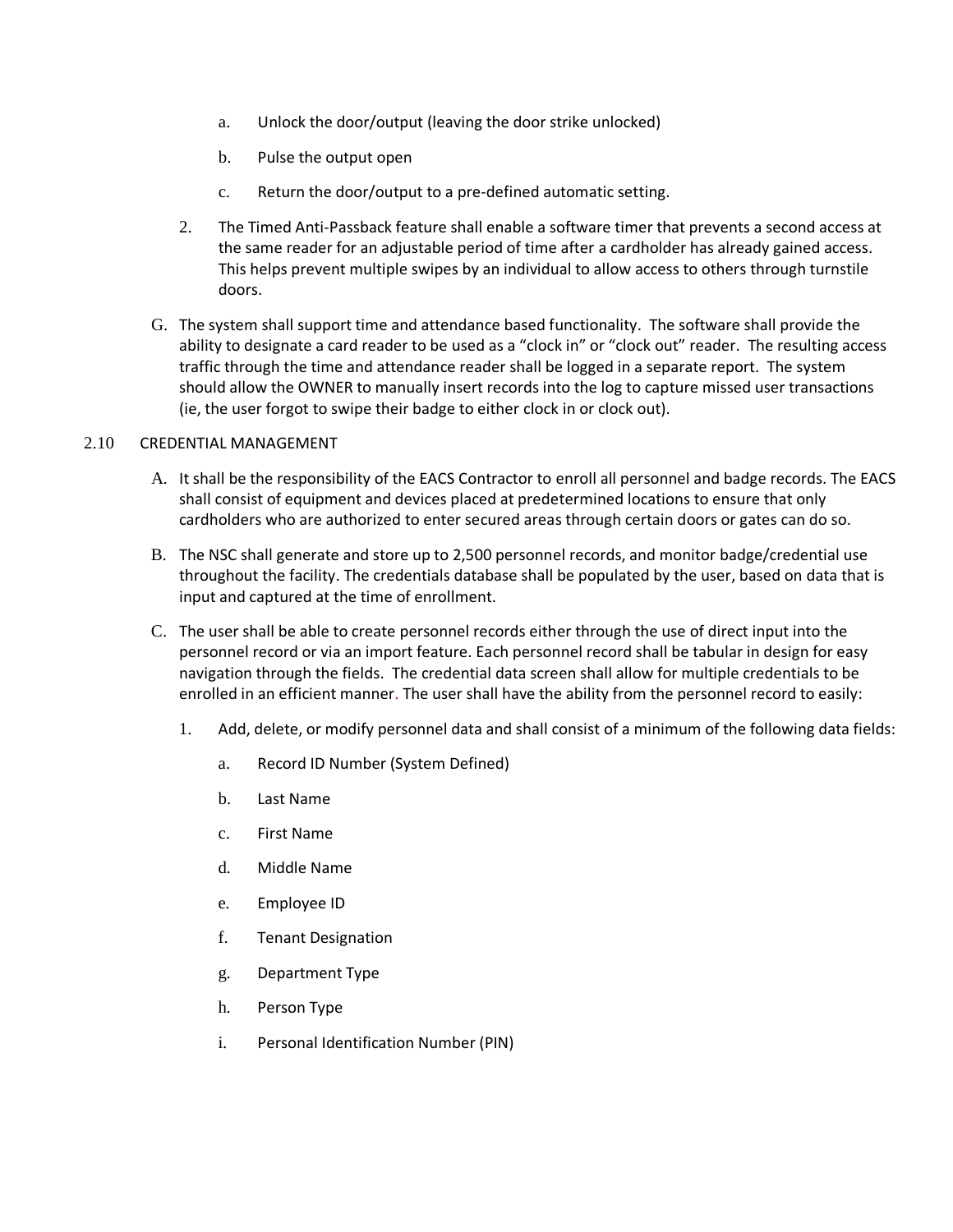- 2. Add, delete, or modify personnel data in up to 10 custom defined data fields.
- 3. Assign and manage the cardholder's facility access rights.
- 4. Assign badges to personnel records by selecting badges from the un-assigned list, input new badge, or enroll new badge from system reader.
- 5. Enable or disable the cards the user shall be able to mark the card as enabled or disabled by selecting that control button.
- 6. Define expiration date the expiration date shall be determined by date. It shall be possible to program future start and end dates for a new cardholder's access or any specific part of their access.
- 7. Define the card number and facility code.
- 8. Mark the card as lost the user shall be able to mark the card as lost by selecting that control button. This shall disable the card, create a stored record with the associated card number and cardholder and generate an alarm on future access attempts.
- D. The user shall be able to create badge records either through the use of direct input into the badge record, mass creation through badge enrollment, bulk badge creation by defining credential number range, or via an import feature. Each badge record shall be tabular in design for easy navigation through the fields. The OWNER shall have the ability from the badge record to easily:
	- 1. Add, delete, or modify personnel data and shall consist of a minimum of the following data fields:
		- a. Record ID Number (System Defined)
		- b. Credential Number
		- c. Facility Code
		- d. Wiegand Format
		- e. Status
		- f. Tenant Designation
		- g. Description
		- h. Activation Date
		- i. Expiration Date
		- j. Owner
	- 2. Remove badge from personnel record
- E. In addition to manual input of credential information, the EACS shall allow operator to input credential records from a properly structured CSV file. The import data screen shall allow for multiple credentials to be enrolled and edited in an efficient manner.
- F. After a badge is created it shall be possible to assign access privileges to the personnel record. If a user also has proper authorization, access privileges can be overwritten. When an individual's access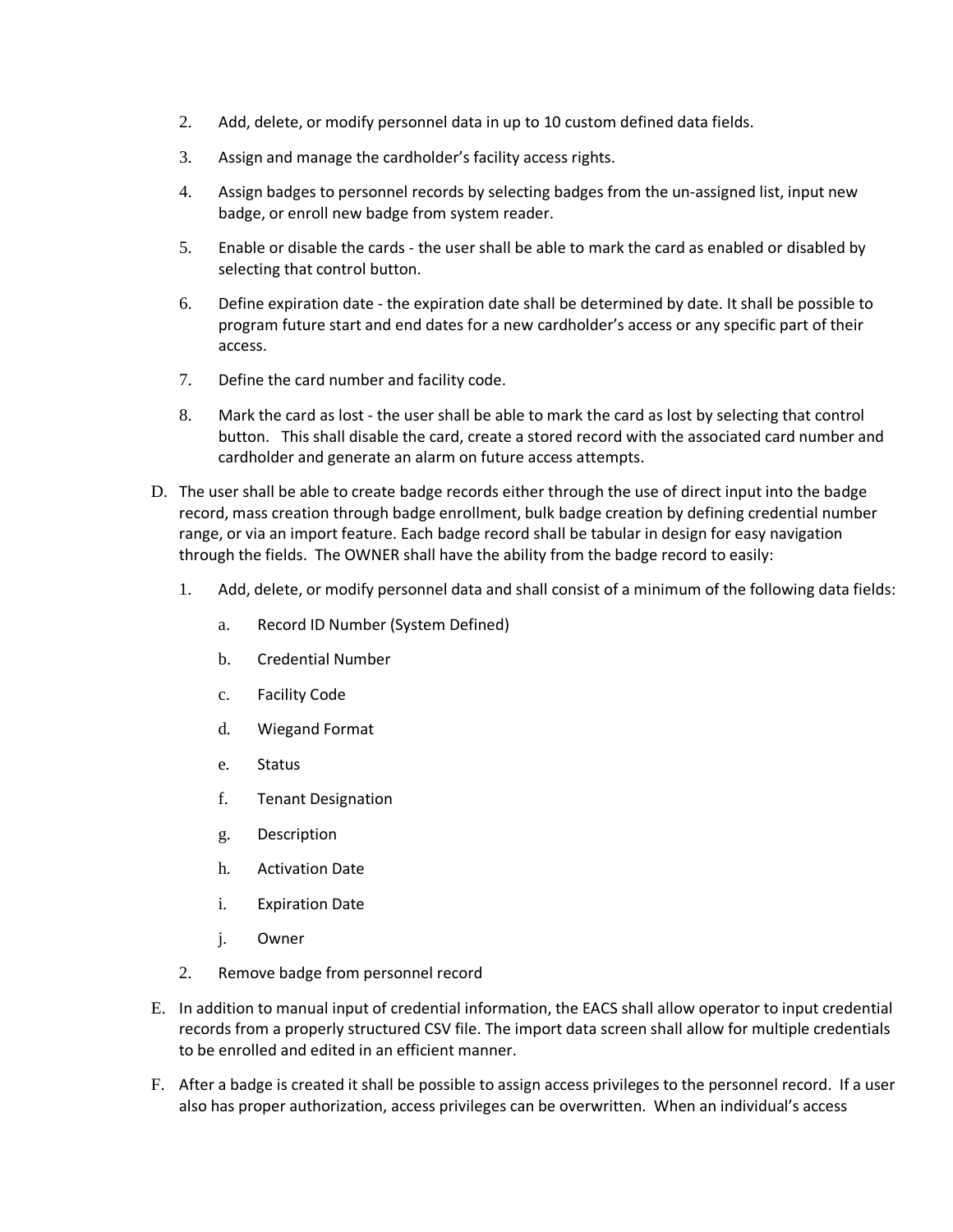privileges are modified, that change shall be effective immediately upon completion of the change. Changes of access privileges shall affect only the modified record, and shall not require a download of the entire cardholder database.

G. The user with proper authorization shall be able to initiate the call-up of a cardholder record. This feature shall be provided via browser to assist the user in determining access rights for an employee who may have forgotten his or her badge. Utilizing a database search via the input of the cardholder's name, or other key search fields, the EACS shall access the employee's personnel file, and containing pertinent information for identification by the user. This operation shall not restrict the operation of monitoring alarms.

# 2.11 ACCESS RIGHTS

- A. Access Privileges All cardholders shall have facility access based on privileges assigned by controlled area, time and date. For example, some badges shall only allow access to the facility on weekdays between 8:00 a.m. and 5:00 p.m., while others allow access on weekends between 1 p.m. to 5 p.m. and so on. These time zones for each day are to be pre-defined by user and shall be able to be modified quickly by authorized employees without vendor intervention. The systems shall provide the following minimum user-definable features for access privileges. The FMCS shall have access rights assigned to the system per owner's direction.
	- 1. Description
	- 2. Schedule
	- 3. Tenant
	- 4. Collection of Readers

### 2.12 TENANTS

- A. The EACS software shall support logical database filtering based on tenant record designations. The system shall support the creation of multiple tenant types; EACS access based on users with specific tenant designations, and provide ability to assign tenants to personnel records, badge records, and access rights. For example, EACS users assigned to tenant A shall only have access to personnel, badges, access rights, reports and alarms designated as tenant A data. While employing tenant methodology, the user shall have the ability to do the following:
	- 1. Distribute credential management responsibilities to building tenants.
	- 2. Display data based on EACS user assigned tenant designation.
	- 3. Add, delete, and modify personnel records, badges and access rights of same tenant data.

### 2.13 SYSTEM DATE / TIME: EACS & FMCS

A. Time / Date - The time and date of the system shall be set by the Network Security Controller (NSC). Dates for Daylight Savings Time shall automatically take effect. Holiday schedules input by OWNER shall be capable of overriding normal schedules in effect. The system shall support the new daylight savings rules implemented in 2007.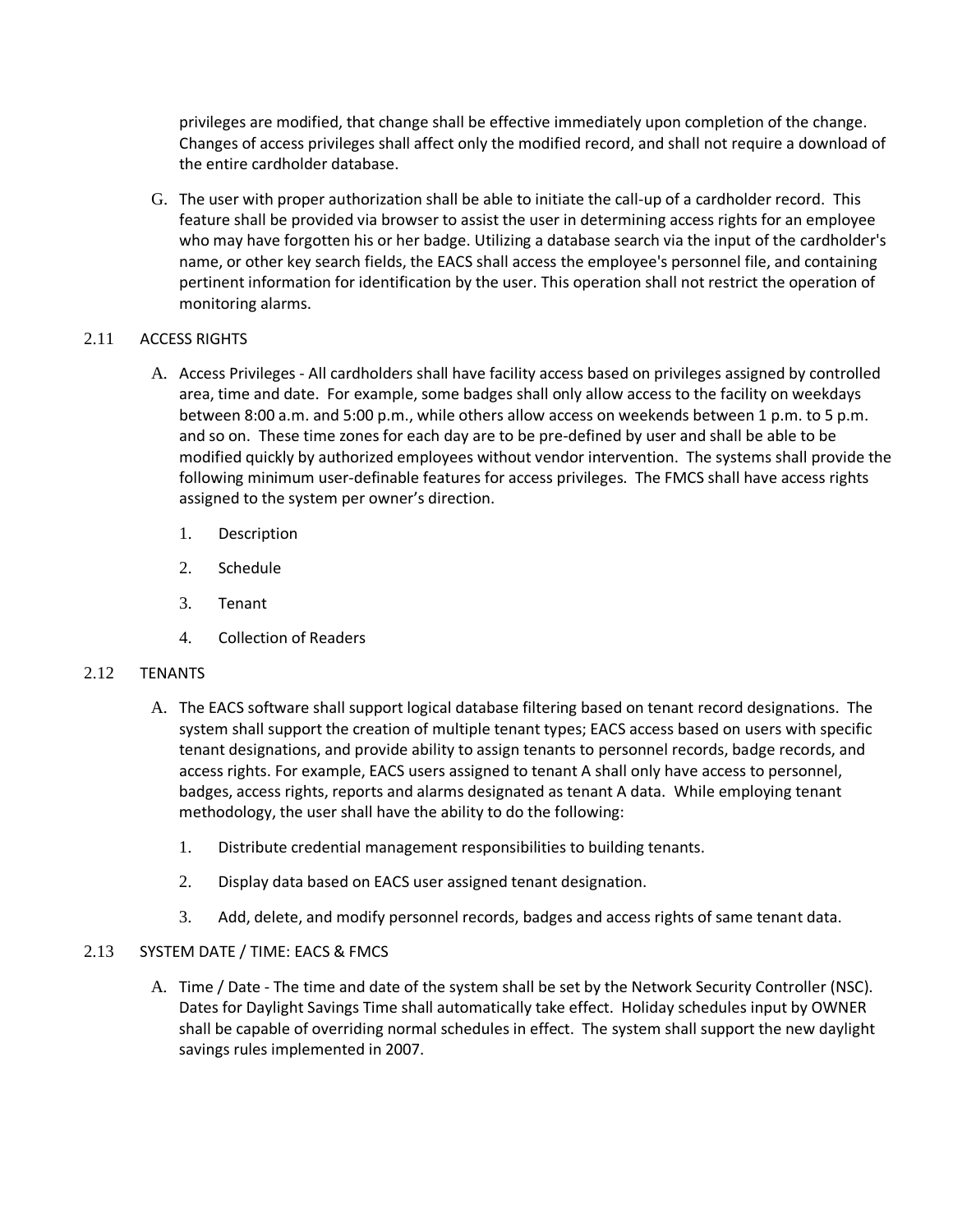#### 2.14 ALARM MANAGEMENT (EACS & FMCS)

- A. Alarm Notification and Actions
	- 1. The NSC shall be capable of displaying and routing alarms directly from Door Controller Modules, or from Input/Output Modules.

Any alarm (regardless of its origination) shall be integrated into the overall alarm management system and shall appear in all standard alarm reports, be available for user acknowledgment.

- 2. Alarm generation shall be selectable for annunciation type and acknowledgement requirements including but limited to:
	- a. To alarm
	- b. Return to normal
	- c. To fault
- 3. Provide for the creation of a minimum of 255 alarm priorities to be assigned to individual alarms.
- 4. NSC equipment external power fail/low battery detection and network failures shall be treated as alarms and annunciated. Door Control Module (DCM) cabinet tamper and external power fail/low battery detection shall be treated as alarms and annunciated.
- B. Alarms Annunciation
	- 1. Alarm Console message
		- a. The alarm Console manages alarms on a per-point basis. Each row in the alarm console is the most recent alarm from a point. To view all the current alarms from a particular security point, the user shall double click the row.
		- b. To acknowledge an alarm, the owner shall select the desired alarm and click the Acknowledge button. An alarm is cleared from the alarm console when both of the following conditions exist:
		- 1. Alarm is acknowledged
		- 2. The point is in a "normal" state
		- c. The user shall also be able to add notes to the alarm record using the notes dialog box.
	- 2. Email of the complete alarm message up to eight recipients. Provide the ability to route and email alarms based on:
		- a. Individual Day of week
		- b. Time of day range
		- c. Recipient include the ability to cc and bcc others in the organization
		- d. Type of alarm systems shall allow user to individually assign types of alarms to go to a particular recipient including: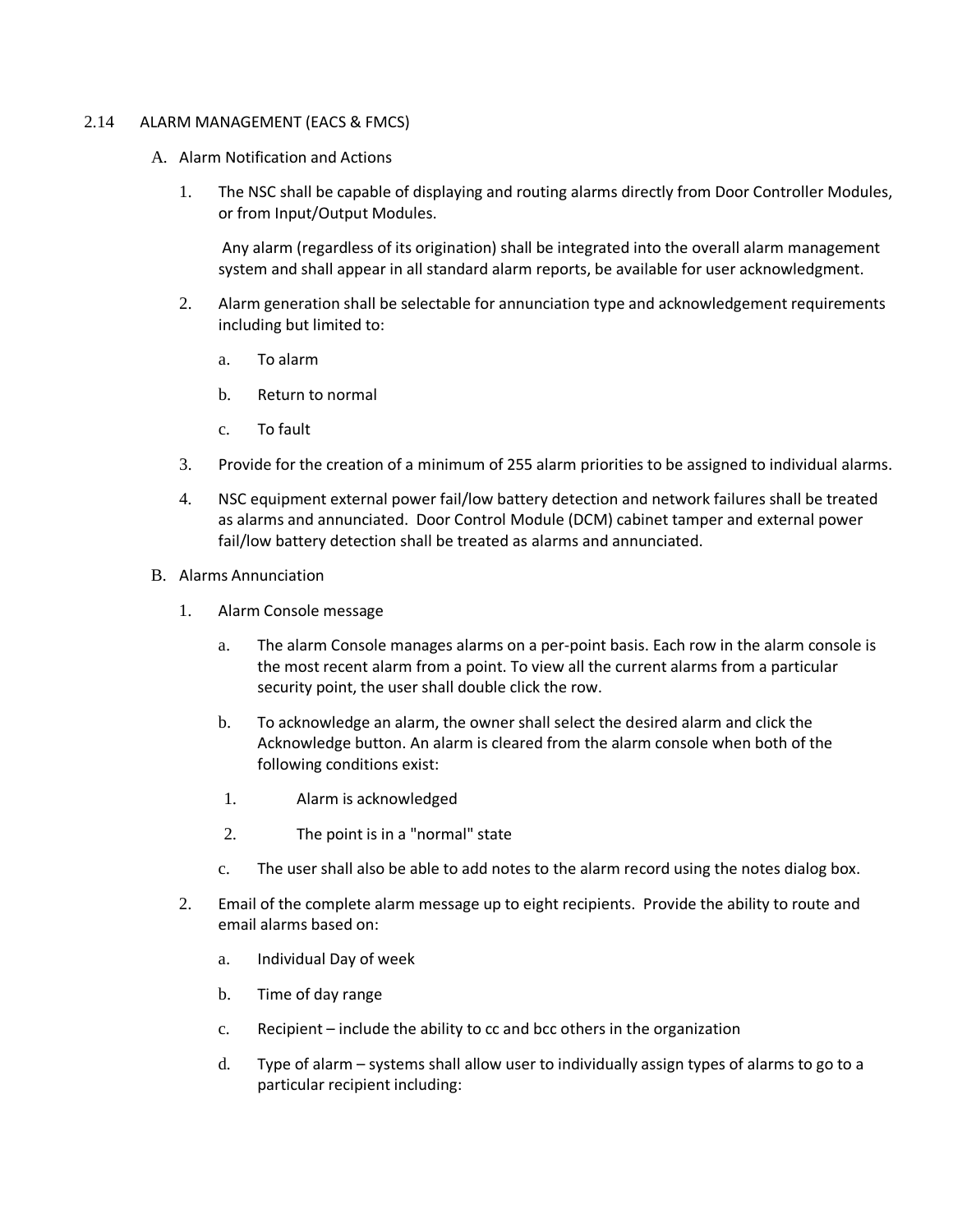- 1. To Off Normal
- 2. To Normal
- 3. To Alert
- 4. To Fault
- 5. Equipment failure
- e. Graphic with flashing alarm object(s). The background color for each alarm notification level shall be customizable to allow easy identification of certain alarm types or alarm states.
- f. Sounding of an audible beep or playing an audio file on alarm initiation or return to normal.
- 3. The following shall be recorded by the Front end for each alarm (at a minimum):
	- a. Time and date
	- b. Location (building, floor, zone, office number, etc.)
	- c. Equipment (reader #, IOM point #, etc.)
	- d. Acknowledge time, date, and user who issued acknowledgement.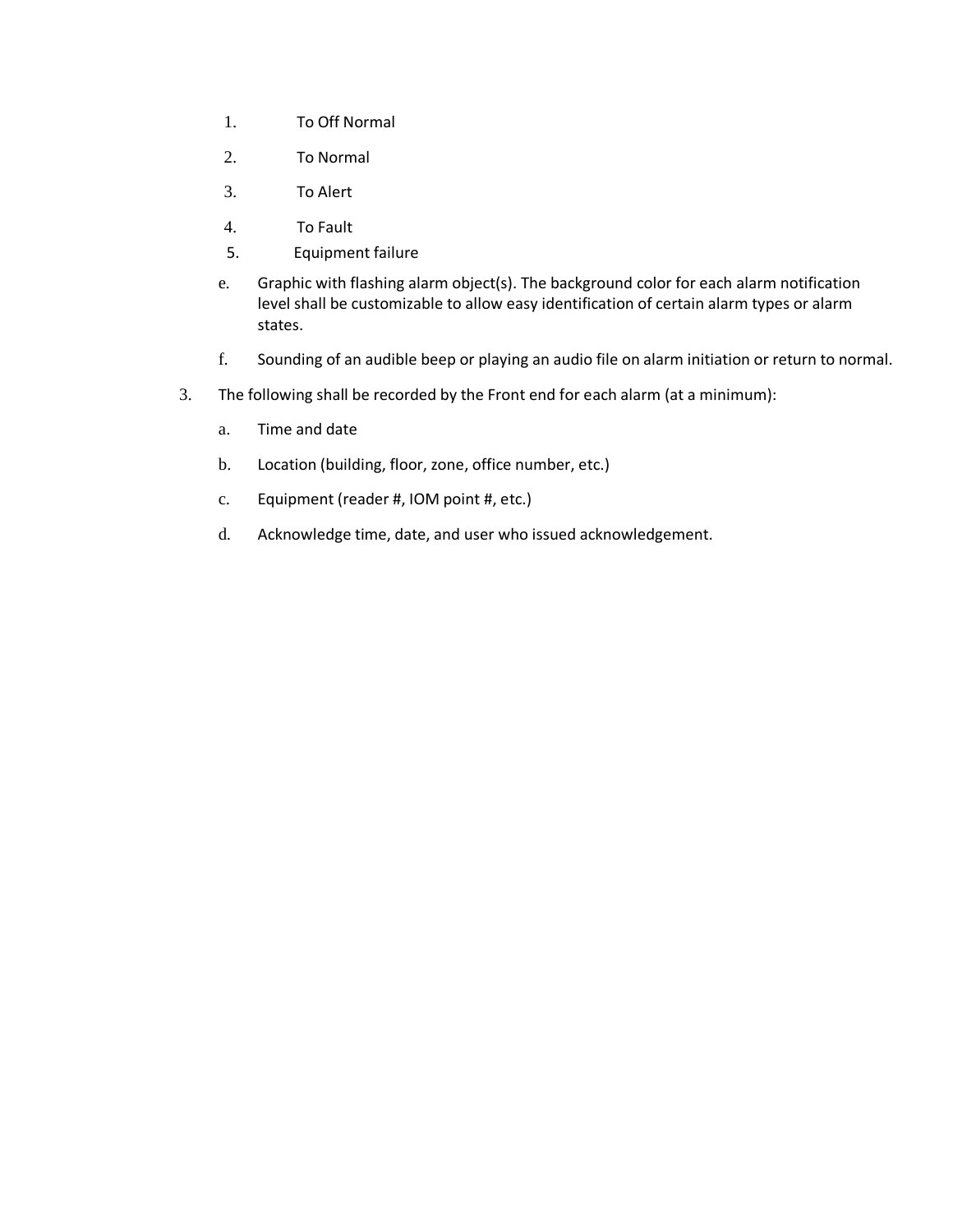4. A log of all alarms shall be maintained by the Front End server (if configured in the system) and shall be available for review by the user.

### 2.15 EVENT NOTIFICATIONS AND ACTIONS LOG (EACS & FMCS)

- A. A separate log for System Event Transactions shall be provided and available for review by the user.
- B. Every System Event shall be time stamped with the time of occurrence and shall be recorded in the Event Log. Time stamping shall include the date, and be to the nearest second
- C. All operator initiated actions shall be recorded in the Event Log. Each operator action event logged to Event Log shall be stamped with time of day and operator ID. The Event Log shall include all details of any change that an operator has carried out.
- D. Provide and maintain an Event Log that tracks all activities performed. Provide the ability to specify a buffer size for the log and support a minimum of 5,000 transactional system events.

# 2.16 APPLICATION HELP (EACS & FMCS)

- A. The system software shall have on-line help available at any point requiring operator input. The help screen shall be accessible by clicking on the Help button located on the page in view. This help screen shall provide detailed information about every property on the screen. Examples and screen captures will be available to assist in operator comprehension.
- B. The on line help shall be context sensitive and automatically direct the user to the appropriate help section based on current location within the application software.

#### 2.17 GUIDED WIZARD SETUP (EACS & FMCS)

A. The system shall provide an easy to use guided wizard setup to assist the user with initial product setup. The guided setup shall step the user through hardware setup, personnel database creation, and other pertinent system administration functions. The wizard shall be available by default on initial connection to the NSC and will remain available until completed. The system shall allow the guided wizard to be manually restarted at a later time if reconfiguration is required.

#### 2.18 APPLICATION USER PROFILES (EACS & FMCS)

- A. Each operator shall be given a profile as part of the operator definition. Profiles consist of a group of web pages that determine the look and feel of the user interface and the functionality that is to be assigned to each operator. Standard profiles shall include as a minimum:
	- 1. System Administrator Shall have full control to entire application.
	- 2. Maintenance User Shall have access to all sections of the application but cannot access or make changes to the system administrator account.
	- 3. Badge Operator Shall have access to the reports and personnel sections of the application.
	- 4. Console Operator Shall have access to the alarm console and reports sections of the application.
- B. When an operator logs out of a workstation and a new operator logs on, the profile displayed on the workstation screen shall be automatically updated to the setting for that new operator.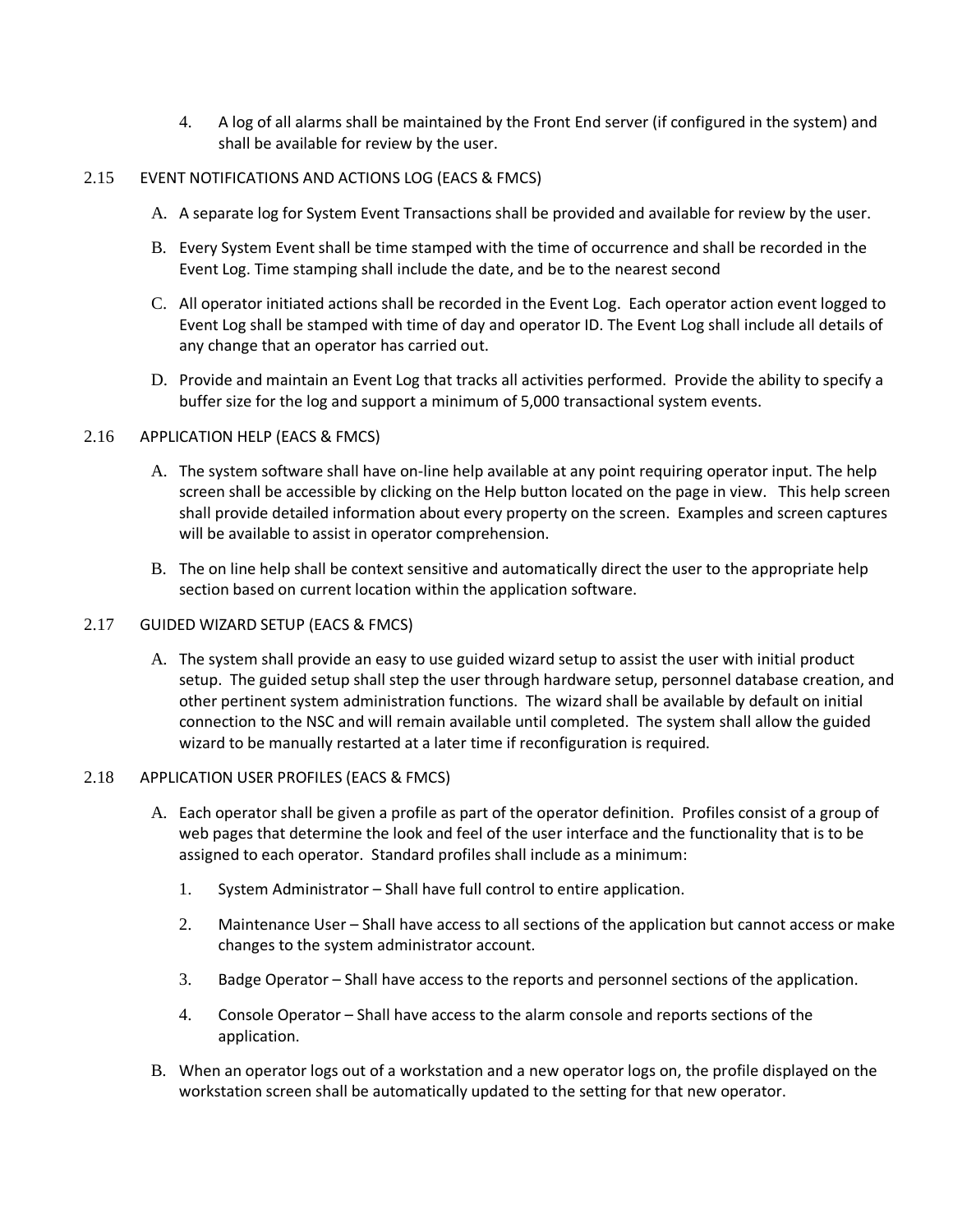- C. Each profile shall provide operators with the ability to perform manual operations consistent with their area (s) of responsibilities. Manual operations available to profiles shall include as a minimum:
	- 1. Running or printing reports
	- 2. Locking/unlocking of doors
	- 3. Adjusting time schedules
	- 4. Setting / resetting control outputs
	- 5. Creating system objects including cardholders, doors, and monitoring points
- D. For each manual operation by the operator, the Activity Log will automatically record the action for display by the System Administrator or other authorized user.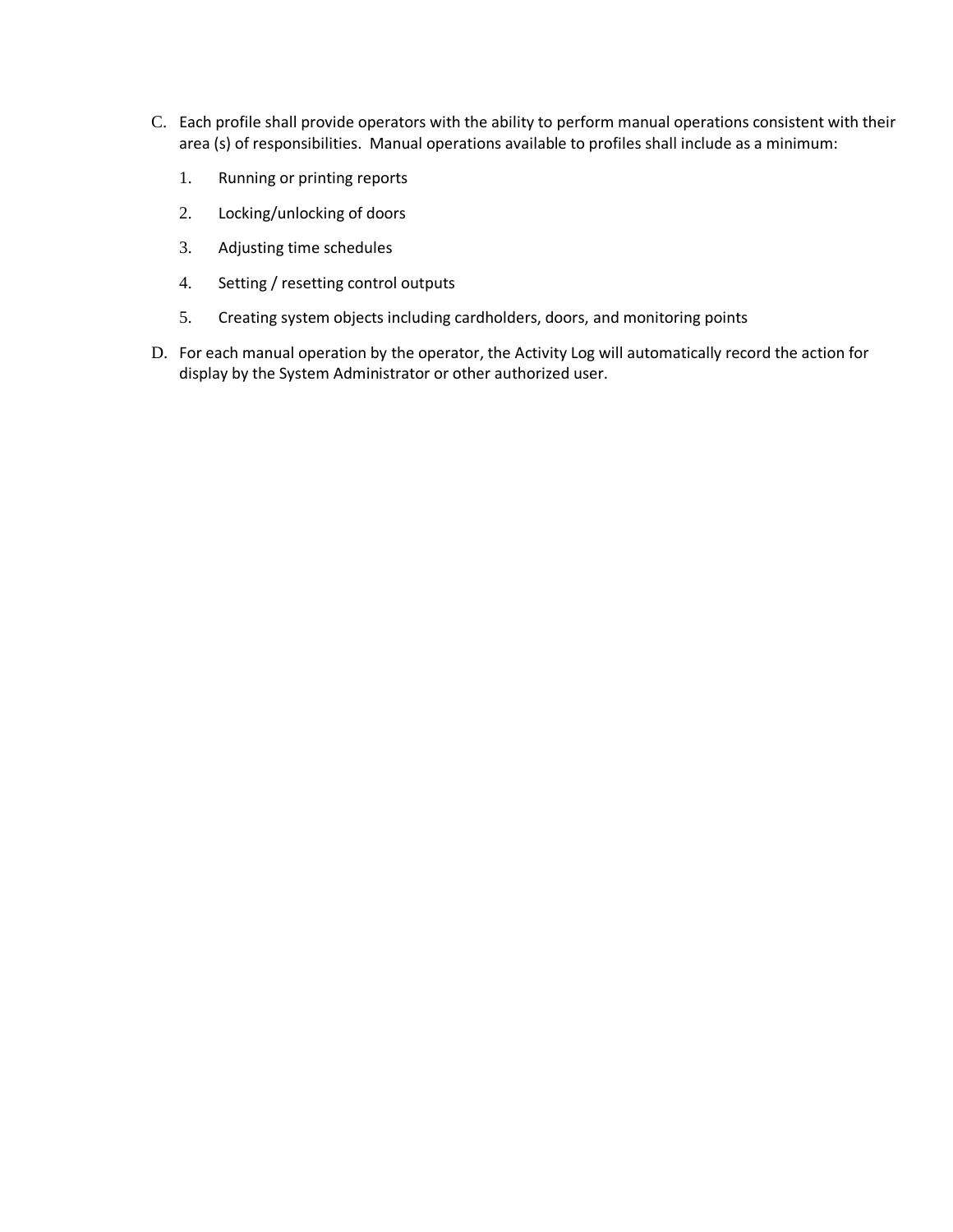### 2.19 GRAPHICS (EACS & FMCS)

- A. The system shall provide a graphic subsystem that allows for the creation of real time graphic displays through the addition of animations over an imported background image. The output of each graphic will display and operate in any browser workstation. Animations will be used to display real time information (point status, alarms, etc.), to control system devices (doors, outputs, etc.). Standard graphics shall include as a minimum:
	- 1. Floor plans
	- 2. Maps
	- 3. Building views (internal and external)
	- 4. Readers
	- 5. Inputs
	- 6. Outputs
- B. The system shall permit the use of standard background formats including .BMP, JPEG, and .GIF. The system must have ability to upload images and stored.
- C. The system shall include an editor to build run time graphics. The graphics editor shall be executed and no  $3<sup>rd</sup>$  party software shall be required to add/delete/modify graphics. The editor shall include tools for adding and formatting text, adding and formatting backgrounds, and creating animations. All functions are to be performed with a mouse.
- D. Completed graphics may be selected from an object tree, menu, or in response to an alarm event. Upon display, the graphic will automatically poll its associated data points and refresh the data at user specified intervals.
- E. All graphics will be stored on the embedded web server and served up to each browser workstation upon demand.
- 2.20 REPORTS (EACS & FMCS)
	- A. The system shall provide standard reports for all system transactional data and the means to create custom reports. Reports shall be accessed from the navigation tree within the application. Standard reports required at a minimum shall include:
		- 1. Access History
		- 2. Audit History
		- 3. Log History
		- 4. General Activity
		- 5. Attendance History
		- 6. Hardware Reports
	- B. The system shall allow the user to review reports in a variety of methods including: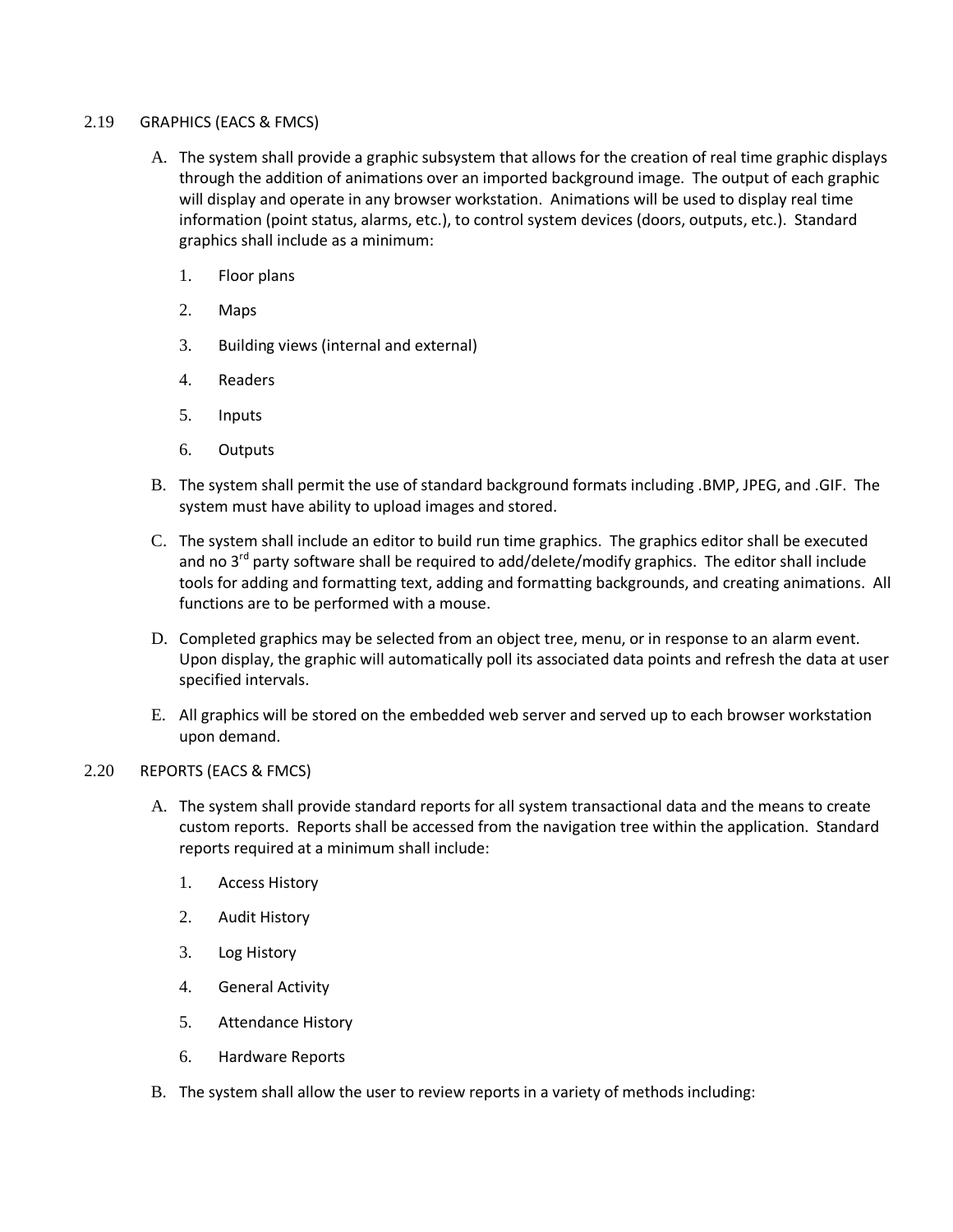- 1. Display report results on screen
- 2. Export results to .CSV file format
- 3. Export results to .PDF format.
- C. The system shall allow the user to customize the .PDF report file properties. At a minimum, the user shall be able to modify the title bar image, modify font size, style, and color.
- D. Depending upon the type of report being generated by the system operator, the system shall provide a listing of previously defined reports. The operator shall be able to pick an existing report, modify an existing report or generate and save a new report.
- E. The system shall allow an operator to define and save reports and the contents contained within the report. There shall be no limit to the number of user defined reports. Based upon the type of report being created, the system shall provide a pick list of items that may be included within the report. This list shall include all possible attributes defined for each report (i.e. controller, doors, personnel, etc.).

### 2.21 DATABASE BACKUP AND STORAGE (EACS & FMCS)

- A. The NSC shall have the ability to backup its database.
- B. Copies of the current database and, at the most recently saved database shall be stored in the NSC or on designated network PC. The age of the most recently saved database is dependent on the userdefined database save interval.
- C. The NSC database shall be stored in XML format to allow for user viewing and editing, if desired. Other formats are acceptable as well, as long as XML format is also supported.

### 2.22 SYSTEMS INTEGRATION (EACS & FMCS)

- A. The EACS shall include objects to support the integration of FMCS (Carrier I Vue Open) data to a BACNet TCP/IP based EACS. The connection to the BACNet system shall be via an Ethernet IP as required by the NSC. At a minimum, define the following BACNet TCP/IP data points as part of the standard EACS and a complete points list must be provided in the bid documentation:
	- 1. Door Status:
		- a. Door Open and Door Closed
	- 2. IOM data Status:
		- a. Status of all Inputs
		- b. Status of all Outputs
	- 3. The NSC supplier shall provide a BACNet TCP/IP system communications driver. The FMCS vendor utilizing BACNet shall provide documentation of the system's BACNet interface to the EACS and shall provide factory support at no charge during system commissioning
	- 4. Equipment & IOM Status:
		- a. Equipment on or off
		- b. Status of all inputs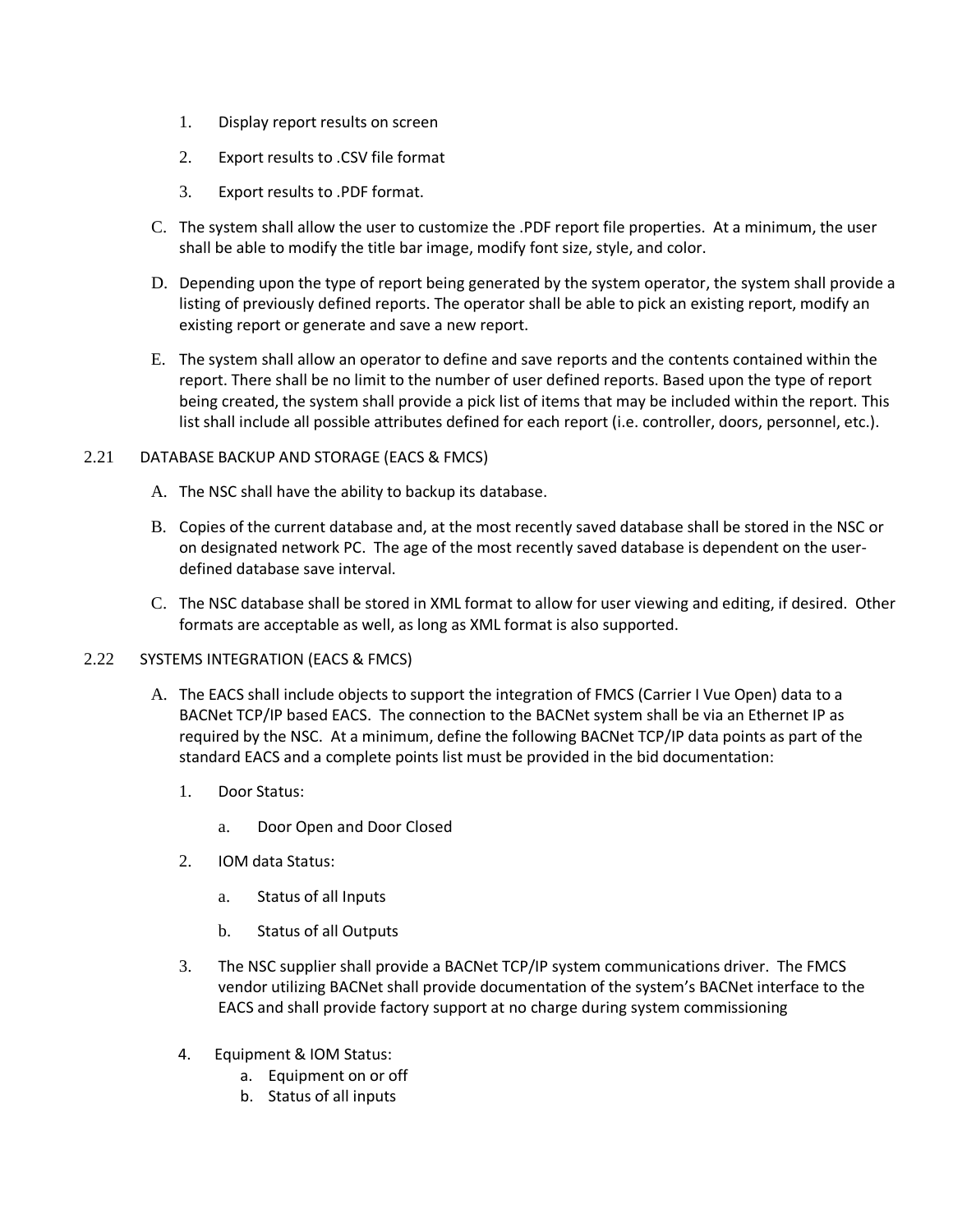c.Status of all Outputs

- d. Outside Air Temperature
- e. Thermostat Set Point
- f. Alarms

# **3. PART 3 EXECUTION**

### 3.1 INSTALLATION & PAST PERFORMANCE (EACS & FMCS)

- A. All work described in this section shall be performed by system integrators or contractors that have a successful history in the design and installation of integrated security and control systems. The installing office shall have a minimum of five years of integration experience and shall provide documentation in the submittal package verifying the company's certification in Honeywell Web's AX and Carrier Controls. A list of 3 references where the installing company has successfully integrated control systems to the Honeywell Web's AX platform must be provided. Prime Contractor must have a certified energy manager on staff that is fully knowledgeable in the programming of control systems and how to best optimize the FMCS to ensure energy savings. Certification of the Energy Manager must be provided.
- B. Install system and materials in accordance with manufacturer's instructions, and as detailed on the project.
- C. Drawings of EACS network are diagrammatic only and any apparatus not shown, but required to make the system operative to the complete satisfaction of the owner shall be furnished and installed without additional cost.
- D. Line and low voltage electrical connections to control equipment shown specified or shown on the control diagrams shall be furnished and installed by the Electrical contractor in accordance with the specifications.

E. The FMCS Contractor must be the prime contractor on the project as the City of Mt. Pleasant will only issue one purchase order for this integration work. The prime contractor must provide a list of sub contractors they are using on the job as well as the sub contractors references and certifications in accordance with section A. above.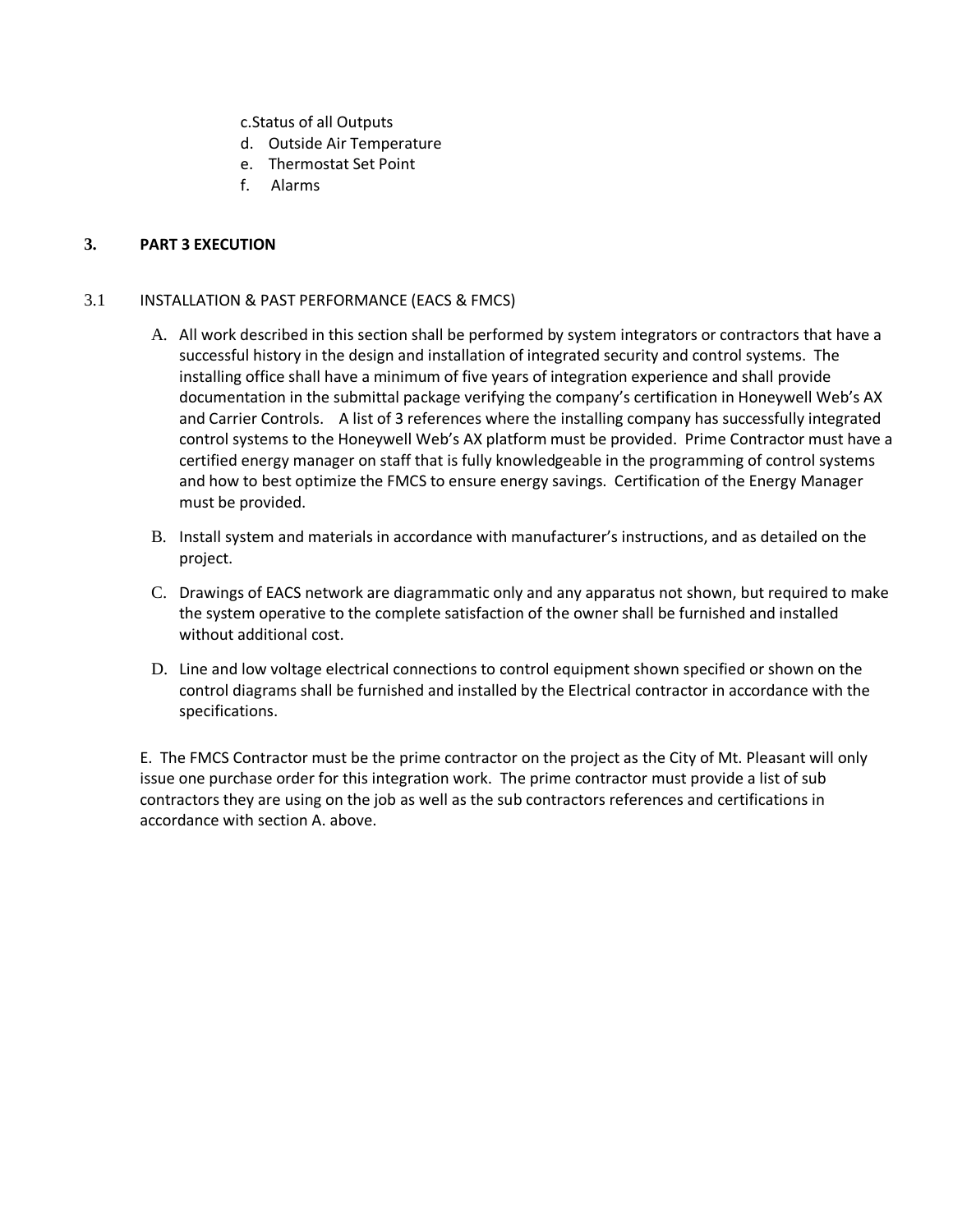# 3.2 WIRING

A. All wiring shall be in accordance with the Project Electrical Specifications the National Electrical Code and any applicable local codes. All EACS wiring shall be installed in the conduit types specified in the Project Electrical Specifications unless otherwise allowed by the National Electrical Code or applicable local codes. Where EACS plenum rated cable wiring is allowed it shall be run parallel to or at right angles to the structure, properly supported and installed in a neat and workmanlike manner.

# 3.3 WARRANTY

- A. Equipment, materials and workmanship incorporated into the work shall be warranted for a period of one year from the time of system acceptance. During this time the prime contractor is responsible for tracking energy use and consumption and will provide two reviews of FMCS programming to continually reduce energy costs at the public safety building.
- B. Within this period, upon notice by the Owner, any defects in the work provided under this section due to faulty materials, methods of installation or workmanship shall be promptly (within 48 hours after receipt of notice) repaired or replaced by the contractor at no expense to the Owner

# 3.4 WARRANTY ACCESS

A. The Owner shall grant to the Prime contractor, reasonable access to the system during the warranty period. The owner shall allow the contractor to access the system from a remote location for the purpose of diagnostics and troubleshooting, via the Internet, during the warranty period.

### 3.5 ACCEPTANCE TESTING (EACS & FMCS)

- A. Upon completion of the installation, the prime contractor shall load all system software and start-up the system. The contractors shall perform all necessary calibration, testing and de-bugging and perform all required operational checks to insure that the system is functioning in full accordance with these specifications. When appropriate, sub contractors are to coordinate the checkout of the system when interlocks between systems are present. Ensure that each contractor has a representative present during the portion of system checkout that affects them.
- B. The contractors shall perform tests to verify proper performance of card access and intrusion alarm strategies. Repeat tests until proper performance results. This testing shall include a point-by-point check out to validate 100% of the input and output points and each of the card access strategies, area groupings and reporting/logging.
- C. Upon completion of the performance tests described above, repeat these tests, point by point in presence of Owner's Representative, as required. Properly schedule these tests so testing is complete at a time directed by the Owner's Representative. Do not delay tests so as to prevent delay of occupancy permits or building occupancy.
- D. System Acceptance: Satisfactory completion is when the prime contractor has performed successfully all the required testing to show performance compliance with the requirements of the Contract Documents to the satisfaction of the Owner's Representative. System acceptance shall be contingent upon completion and review of all corrected deficiencies.